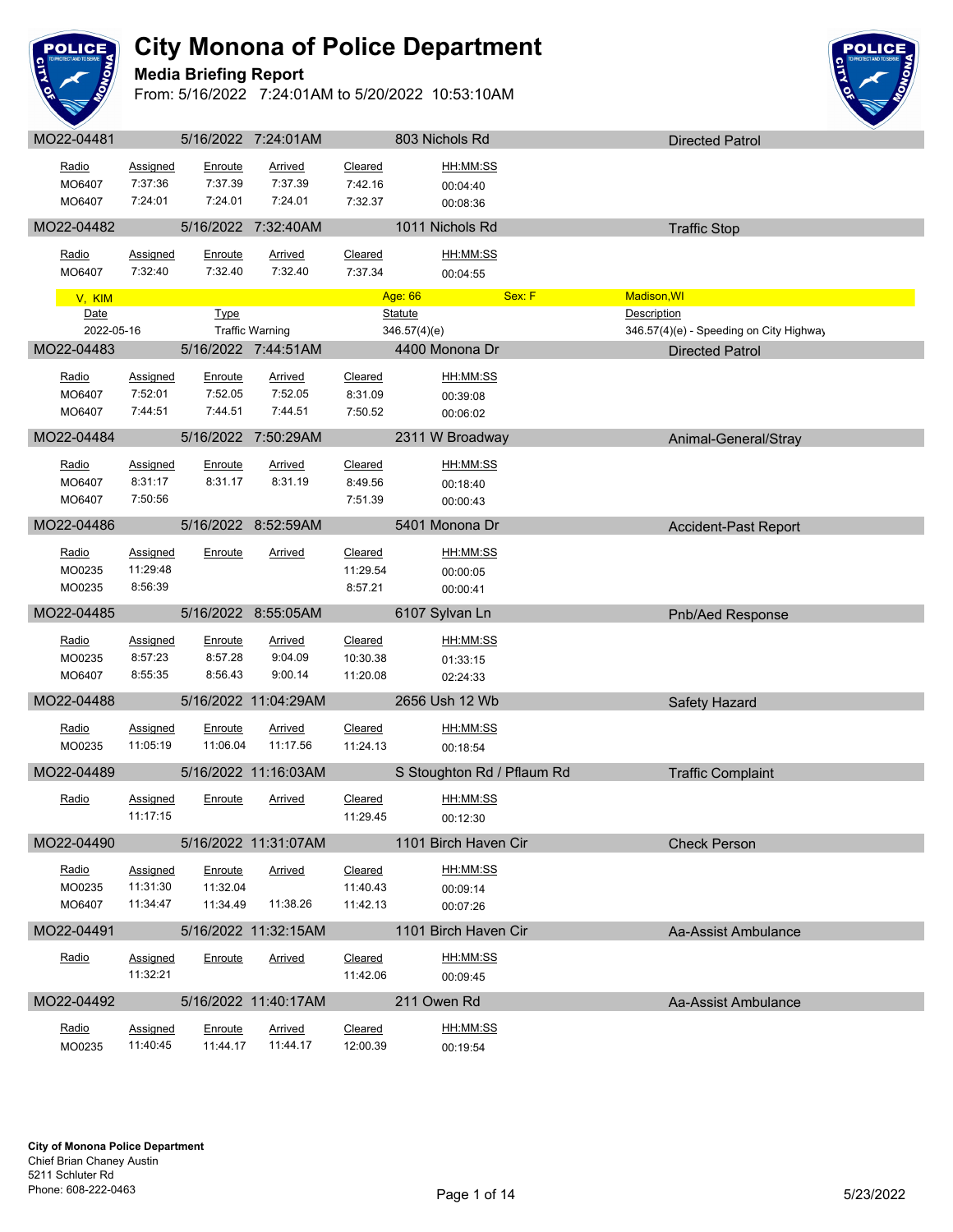

## **Media Briefing Report**



| Radio           | <b>Assigned</b>             | Enroute             | Arrived              | Cleared             | HH:MM:SS               |                     |                                |
|-----------------|-----------------------------|---------------------|----------------------|---------------------|------------------------|---------------------|--------------------------------|
| MO6407          | 11:54:07                    | 11:54.07            | 11:54.07             | 12:19.59            | 00:25:52               |                     |                                |
| MO22-04494      |                             |                     | 5/16/2022 12:19:19PM |                     | 400-499 Sethne Ct      |                     | <b>Street Parking</b>          |
| Radio           | <b>Assigned</b>             | Enroute             | Arrived              | Cleared             | HH:MM:SS               |                     |                                |
| MO6407          | 12:20:42                    | 12:35.49            | 12:35.49             | 12:39.38            | 00:18:56               |                     |                                |
| MO22-04495      |                             |                     | 5/16/2022 12:37:16PM |                     | 6540 Monona Dr         |                     | <b>Check Area/Foot Patrol</b>  |
| Radio           | Assigned                    | Enroute             | <b>Arrived</b>       | Cleared             | HH:MM:SS               |                     |                                |
| MO0235          | 12:37:16                    | 12:37.16            | 12:37.16             | 12:52.10            | 00:14:55               |                     |                                |
| MO22-04496      |                             |                     | 5/16/2022 12:53:36PM |                     | 6522 Monona Dr         |                     | Information (Law)              |
| Radio           | Assigned                    | Enroute             | Arrived              | Cleared             | HH:MM:SS               |                     |                                |
| MO0235          | 12:53:45                    |                     |                      | 13:20.14            | 00:26:28               |                     |                                |
| MO22-04497      |                             |                     | 5/16/2022 12:59:11PM |                     | 800 Greenway Rd        |                     | Aa-Assist Ambulance            |
| Radio           |                             |                     |                      |                     | HH:MM:SS               |                     |                                |
|                 | <b>Assigned</b><br>12:59:20 | Enroute             | <b>Arrived</b>       | Cleared<br>13:04.43 | 00:05:23               |                     |                                |
| MO6407          | 13:04:37                    | 13:04.40            | 13:04.40             | 13:11.47            | 00:07:09               |                     |                                |
| MO22-04498      |                             |                     | 5/16/2022 1:06:59PM  |                     | 100 River PI           |                     | Accident-Hit/Run               |
| Radio           | Assigned                    | Enroute             | Arrived              | Cleared             | HH:MM:SS               |                     |                                |
| MO6407          | 13:12:15                    | 13:12.20            | 13:18.41             | 13:31.48            | 00:19:33               |                     |                                |
| MO22-04499      |                             |                     | 5/16/2022 1:17:22PM  |                     | Monona Dr / E Broadway |                     | Accident-Hit/Run               |
|                 |                             |                     |                      |                     |                        |                     |                                |
| Radio<br>MO0235 | <b>Assigned</b><br>13:20:36 | Enroute<br>13:29.25 | Arrived<br>13:29.25  | Cleared<br>15:06.25 | HH:MM:SS<br>01:45:48   |                     |                                |
| MO0480          | 14:16:29                    | 14:17.24            | 14:22.06             | 14:48.22            | 00:31:54               |                     |                                |
| MO0941          | 14:37:26                    | 14:37.31            | 14:38.56             | 15:18.30            | 00:41:04               |                     |                                |
| MO6407          | 14:27:02                    |                     |                      | 14:30.25            | 00:03:23               |                     |                                |
|                 |                             |                     |                      |                     |                        |                     |                                |
| , Pierre        |                             |                     |                      |                     | Age: 29<br>Sex: M      | Fitchburg, WI       |                                |
| Date Arrest     |                             | <b>Arrest Type</b>  |                      |                     | <b>Statute</b>         | <b>Statute Desc</b> |                                |
| 2022-05-16      |                             |                     | Taken Into Custody   |                     | 304.06                 | Parole Violation    |                                |
| MO22-04500      |                             |                     | 5/16/2022 1:58:51PM  |                     | 6950 Gisholt Dr        |                     | 911 Unintentional/Callercontct |
| Radio           | Assigned                    | Enroute             | <b>Arrived</b>       | Cleared             | HH:MM:SS               |                     |                                |
|                 | 13:59:32                    |                     |                      | 13:59.40            | 00:00:09               |                     |                                |
| MO22-04501      |                             |                     | 5/16/2022 3:51:20PM  |                     | 4500 Wallace Ave       |                     | <b>Directed Patrol</b>         |
| Radio           | Assigned                    | Enroute             | <b>Arrived</b>       | <b>Cleared</b>      | HH:MM:SS               |                     |                                |
| MO0945          | 15:51:23                    | 15:51.25            | 15:51.25             | 16:01.16            | 00:09:53               |                     |                                |
| MO22-04502      |                             |                     | 5/16/2022 4:11:01PM  |                     | 400 Femrite Dr         |                     | <b>Directed Patrol</b>         |
| Radio           | <b>Assigned</b>             | Enroute             | <b>Arrived</b>       | Cleared             | HH:MM:SS               |                     |                                |
| MO0945          | 16:11:01                    | 16:11.01            | 16:11.01             | 16:15.49            | 00:04:48               |                     |                                |
| MO22-04503      |                             |                     | 5/16/2022 4:37:27PM  |                     | 202 S Park St          |                     | <b>Intoxicated Person</b>      |
| Radio           | Assigned                    | Enroute             | <b>Arrived</b>       | Cleared             | HH:MM:SS               |                     |                                |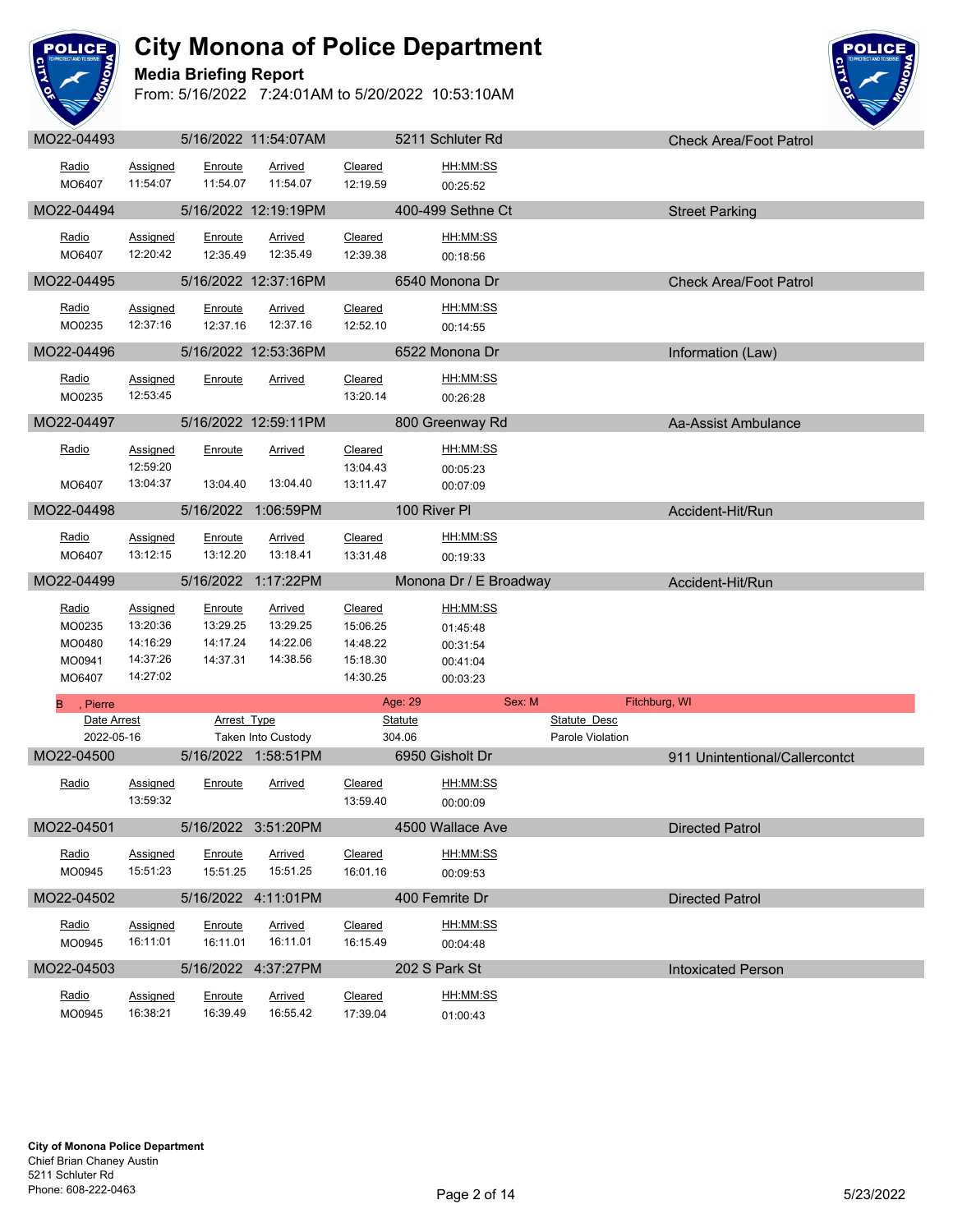

**Media Briefing Report**



| MO22-04504 |                             |          | 5/16/2022 5:07:00PM |                     | Falcon Cir / Ford St       | Information (Law)        |
|------------|-----------------------------|----------|---------------------|---------------------|----------------------------|--------------------------|
| Radio      | Assigned                    | Enroute  | Arrived             | Cleared             | <u>HH:MM:SS</u>            |                          |
| MO0941     | 17:09:05                    |          |                     | 17:17.49            | 00:08:43                   |                          |
| MO22-04505 |                             |          | 5/16/2022 5:40:03PM |                     | Ush 12 Eb / South Towne Dr | Accident-No Injury       |
| Radio      | Assigned                    | Enroute  | Arrived             | Cleared             | HH:MM:SS                   |                          |
|            | 17:41:37                    |          |                     | 17:42.21            | 00:00:44                   |                          |
| MO0945     | 17:40:53                    |          |                     | 17:41.05            | 00:00:11                   |                          |
| MO22-04506 |                             |          | 5/16/2022 5:40:07PM |                     | 2638 Ush 12 Eb             | Accident-No Injury       |
| Radio      | Assigned                    | Enroute  | Arrived             | Cleared             | HH:MM:SS                   |                          |
| MO0480     | 17:46:46                    | 17:46.50 | 17:46.50            | 17:49.07            | 00:02:21                   |                          |
| MO0941     | 17:41:10                    | 17:42.25 | 17:44.19            | 18:24.41            | 00:43:30                   |                          |
| MO0945     | 17:41:07                    | 17:42.26 | 17:43.46            | 18:07.06            | 00:25:59                   |                          |
| MO22-04507 |                             |          | 5/16/2022 5:49:25PM |                     | W Broadway / Bridge Rd     | <b>Traffic Stop</b>      |
| Radio      | <b>Assigned</b>             | Enroute  | <b>Arrived</b>      | Cleared             | <u>HH:MM:SS</u>            |                          |
| MO0934     | 17:49:25                    | 17:49.25 | 17:49.25            | 17:58.28            | 00:09:03                   |                          |
| MO22-04508 |                             |          | 5/16/2022 5:55:32PM |                     | 2646 Ush 12 Eb             | <b>Disabled Vehicle</b>  |
| Radio      | <b>Assigned</b>             | Enroute  | <b>Arrived</b>      | Cleared             | HH:MM:SS                   |                          |
| MO0480     | 17:55:36                    | 17:55.39 | 17:55.39            | 18:09.43            | 00:14:07                   |                          |
| MO0945     | 18:07:32                    | 18:07.40 | 18:08.28            | 18:09.37            | 00:02:05                   |                          |
| MO22-04509 |                             |          | 5/16/2022 6:18:58PM |                     | 111 Owen Rd                | Aa-Assist Ambulance      |
| Radio      | Assigned                    | Enroute  | <b>Arrived</b>      | Cleared             | HH:MM:SS                   |                          |
|            | 18:19:18                    |          |                     | 18:19.28            | 00:00:10                   |                          |
| MO22-04510 |                             |          | 5/16/2022 6:19:53PM |                     | 5450 Monona Dr             | <b>Check Person</b>      |
| Radio      |                             |          |                     |                     | HH:MM:SS                   |                          |
| MO0945     | <b>Assigned</b><br>18:23:45 | Enroute  | Arrived             | Cleared<br>18:30.39 | 00:06:54                   |                          |
| MO22-04511 |                             |          | 5/16/2022 6:30:15PM |                     | 2151 Royal Ave             |                          |
|            |                             |          |                     |                     |                            | Accident-Hit/Run         |
| Radio      | Assigned                    | Enroute  | <b>Arrived</b>      | Cleared             | HH:MM:SS                   |                          |
| MO0945     | 18:31:47                    |          |                     | 18:43.44            | 00:11:57                   |                          |
| MO22-04512 |                             |          | 5/16/2022 6:53:30PM |                     | 1000 Nichols Rd            | Meeting                  |
| Radio      | Assigned                    | Enroute  | Arrived             | Cleared             | <u>HH:MM:SS</u>            |                          |
| MO0941     | 18:53:32                    | 18:53.36 | 18:53.36            | 19:57.58            | 01:04:26                   |                          |
| MO22-04513 |                             |          | 5/16/2022 7:03:51PM |                     | 2634 Ush 12 Wb             | <b>Disabled Vehicle</b>  |
| Radio      | Assigned                    | Enroute  | Arrived             | Cleared             | HH:MM:SS                   |                          |
| MO0945     | 19:10:03                    | 19:25.26 | 19:25.26            | 19:41.55            | 00:31:53                   |                          |
| MO22-04514 |                             |          | 5/16/2022 7:18:32PM |                     | Monona Dr / E Broadway     | Information (Law)        |
| Radio      | Assigned                    | Enroute  | <b>Arrived</b>      | Cleared             | HH:MM:SS                   |                          |
|            | 19:19:44                    |          |                     | 19:20.19            | 00:00:35                   |                          |
| MO22-04515 |                             |          | 5/16/2022 7:40:00PM |                     | 5203 Schluter Rd           | <b>Suspicious Person</b> |
| Radio      | Assigned                    | Enroute  | <b>Arrived</b>      | Cleared             | HH:MM:SS                   |                          |
| MO0945     | 19:45:59                    | 19:53.30 | 19:53.30            | 20:07.22            | 00:21:24                   |                          |
|            |                             |          |                     |                     |                            |                          |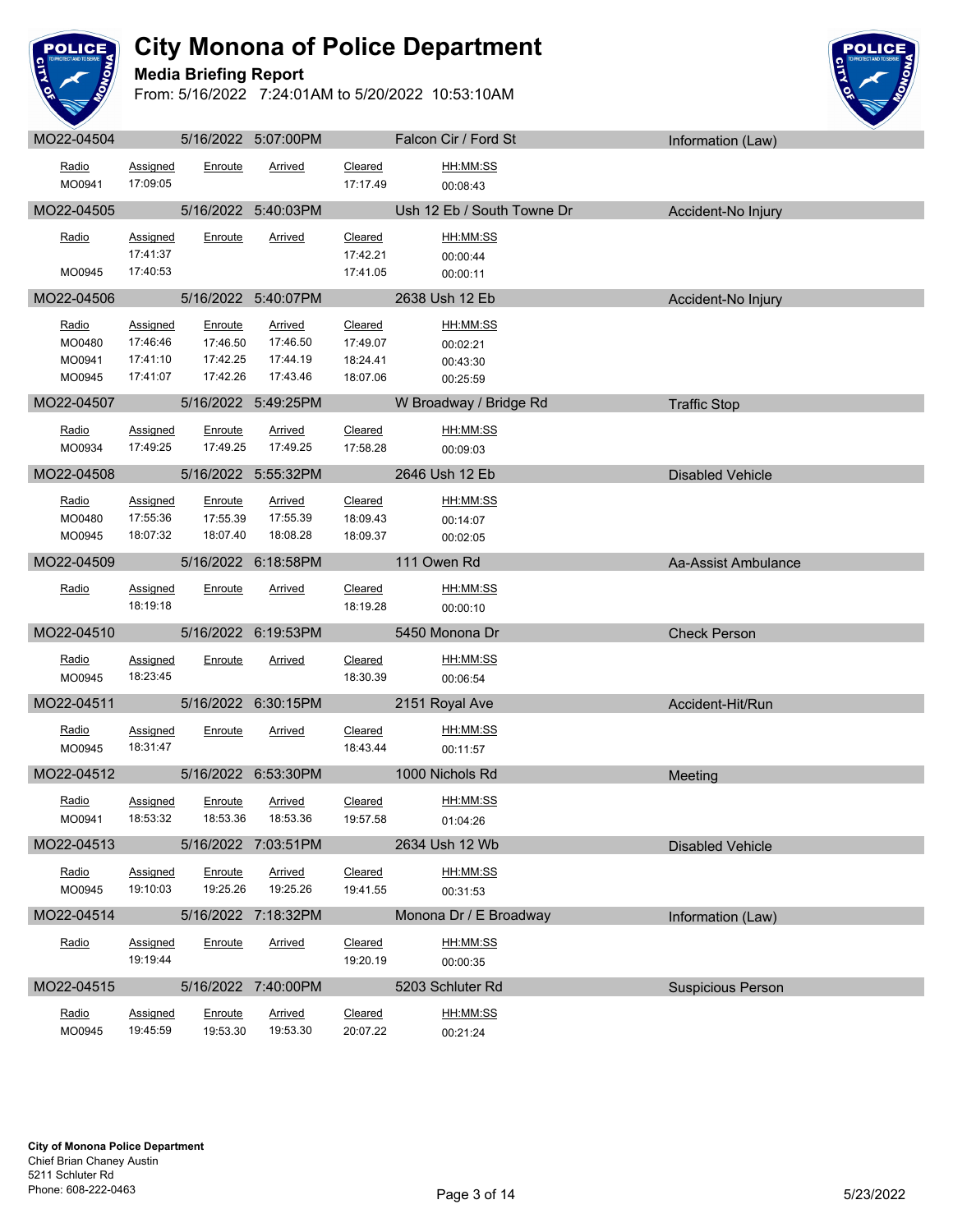

## **Media Briefing Report**



| Radio                     | <b>Assigned</b><br>20:38:28                                  | Enroute                       | Arrived                       | Cleared<br>20:38.33           | <u>HH:MM:SS</u><br>00:00:05      |                                                       |                                           |  |
|---------------------------|--------------------------------------------------------------|-------------------------------|-------------------------------|-------------------------------|----------------------------------|-------------------------------------------------------|-------------------------------------------|--|
| MO22-04517                |                                                              |                               | 5/16/2022 10:06:54PM          |                               | 6433 Bridge Rd                   |                                                       | Follow Up                                 |  |
| Radio<br>MO0945           | <b>Assigned</b><br>22:06:54                                  | Enroute<br>22:06.54           | <b>Arrived</b><br>22:06.54    | Cleared<br>22:15.11           | HH:MM:SS<br>00:08:17             |                                                       |                                           |  |
| MO22-04518                |                                                              |                               | 5/16/2022 11:26:10PM          | <u>and the state</u>          | 1012 Nichols Rd                  |                                                       | <b>Ac-Assist Citizen</b>                  |  |
| Radio<br>MO0942           | Assigned<br>23:26:14                                         | Enroute<br>23:26.20           | Arrived<br>23:26.20           | Cleared<br>23:27.55           | HH:MM:SS<br>00:01:40             |                                                       |                                           |  |
| MO22-04519                |                                                              |                               | 5/17/2022 1:30:27AM           |                               | 4500 Monona Dr                   |                                                       | <b>Check Area/Foot Patrol</b>             |  |
| Radio<br>MO0942<br>MO0943 | Assigned<br>1:30:27<br>1:30:45                               | Enroute<br>1:30.27<br>1:30.45 | Arrived<br>1:30.27<br>1:34.57 | Cleared<br>2:05.40<br>2:05.24 | HH:MM:SS<br>00:35:13<br>00:34:39 |                                                       |                                           |  |
| MO22-04520                |                                                              |                               | 5/17/2022 5:18:17AM           |                               | 105 E Broadway                   |                                                       | <b>Check Property</b>                     |  |
| Radio<br>MO0942           | Assigned<br>5:18:17                                          | Enroute<br>5:18.17            | <b>Arrived</b><br>5:18.17     | Cleared<br>5:19.47            | HH:MM:SS<br>00:01:30             |                                                       |                                           |  |
| MO22-04521                |                                                              |                               | 5/17/2022 5:23:04AM           |                               | 5211 Schluter Rd                 |                                                       | Follow Up                                 |  |
| Radio<br>MO0943           | Assigned<br>5:23:04                                          | Enroute<br>5:23.04            | Arrived<br>5:23.04            | <b>Cleared</b><br>5:42.21     | HH:MM:SS<br>00:19:18             |                                                       |                                           |  |
| MO22-04522                |                                                              |                               | 5/17/2022 6:42:54AM           |                               | 2101 Royal Ave                   |                                                       | 911 Open Line                             |  |
| Radio<br>MO0943           | Assigned<br>6:45:46                                          | Enroute                       | <b>Arrived</b>                | Cleared<br>6:45.52            | HH:MM:SS<br>00:00:06             |                                                       |                                           |  |
| MO22-04523                |                                                              |                               | 5/17/2022 7:23:55AM           |                               | 801 Nichols Rd                   |                                                       | <b>Directed Patrol</b>                    |  |
| Radio<br>MO6407           | Assigned<br>7:23:55                                          | Enroute<br>7:23.55            | <b>Arrived</b><br>7:23.55     | Cleared<br>7:44.23            | HH:MM:SS<br>00:20:28             |                                                       |                                           |  |
| MO22-04524                |                                                              |                               | 5/17/2022 7:46:58AM           |                               | 4400 Monoa Dr                    |                                                       | <b>Directed Patrol</b>                    |  |
| Radio<br>MO6407           | <b>Assigned</b><br>7:46:58                                   | Enroute<br>7:46.58            | <b>Arrived</b><br>7:46.58     | Cleared<br>8:11.09            | <u>HH:MM:SS</u><br>00:24:12      |                                                       |                                           |  |
| MO22-04525                |                                                              |                               | 5/17/2022 8:16:06AM           |                               | 6512 Monona Dr                   |                                                       | <b>Check Area/Foot Patrol</b>             |  |
| Radio<br>MO6407           | Assigned<br>8:16:06                                          | Enroute<br>8:16.06            | <b>Arrived</b><br>8:16.06     | Cleared<br>8:21.18            | HH:MM:SS<br>00:05:12             |                                                       |                                           |  |
| MO22-04526                |                                                              |                               | 5/17/2022 9:02:32AM           |                               | 5211 Schluter Rd                 |                                                       | Follow Up                                 |  |
| Radio<br>MO0235           | Assigned<br>9:02:32                                          | Enroute<br>9:02.32            | <b>Arrived</b><br>9:02.32     | <b>Cleared</b><br>10:40.00    | HH:MM:SS<br>01:37:28             |                                                       |                                           |  |
| MO22-04527                |                                                              |                               | 5/17/2022 9:23:53AM           |                               |                                  | Ush 12 Wb / S Stoughton Rd Ush 12 Wb C Traffic Arrest |                                           |  |
| Radio<br>MO0330           | Assigned<br>9:23:53                                          | Enroute<br>9:23.53            | Arrived<br>9:23.53            | Cleared<br>9:35.23            | HH:MM:SS<br>00:11:30             |                                                       |                                           |  |
| H, CHRISTOPHER            |                                                              |                               |                               | Age: 33                       | Sex: M                           | Marshall, WI                                          |                                           |  |
|                           | Date<br><b>Type</b><br><b>Traffic Citation</b><br>2022-05-17 |                               |                               |                               | <b>Statute</b><br>341.04(1)      | <b>Description</b>                                    | 341.04(1) - Non-Registration of Auto, etc |  |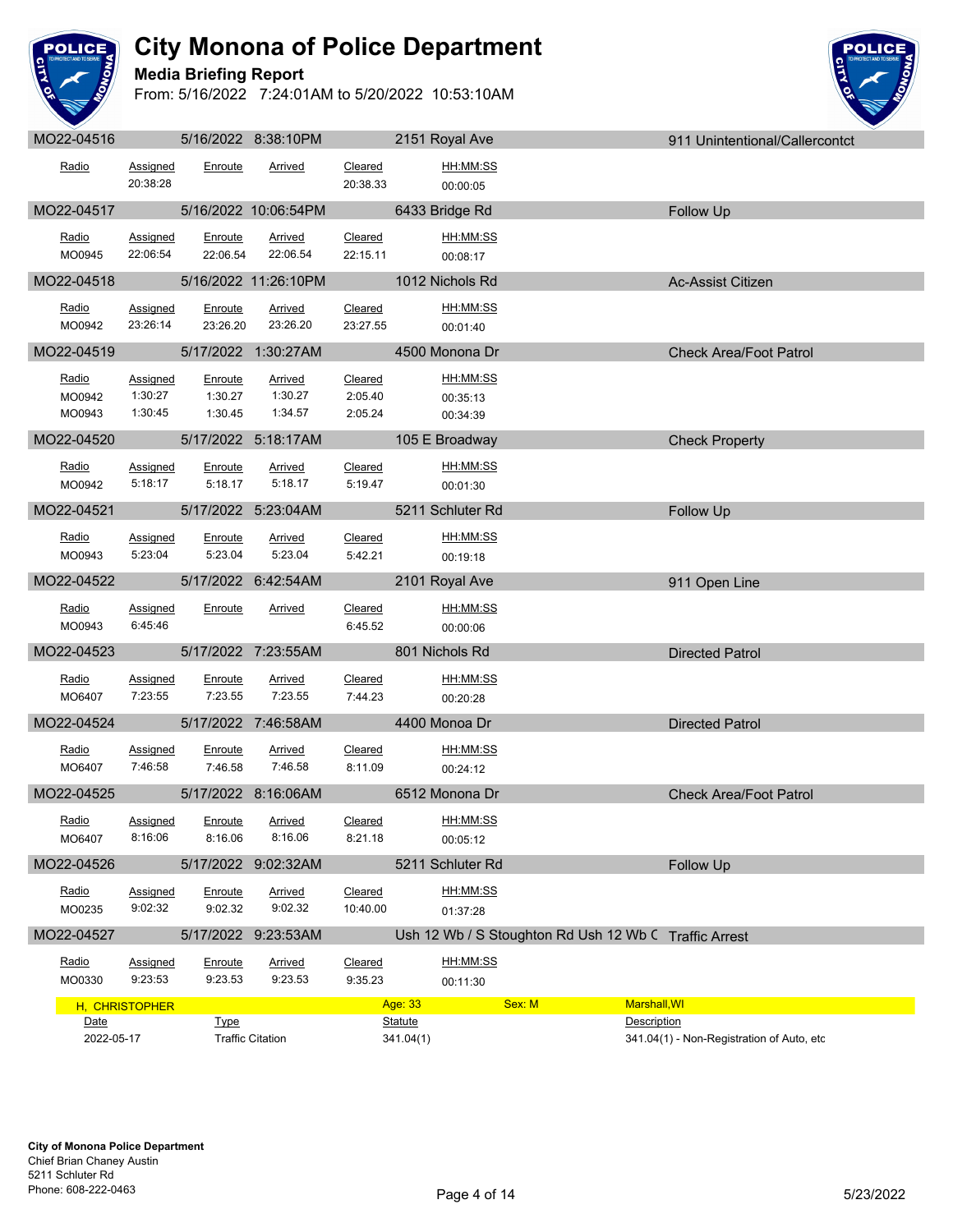

## **Media Briefing Report**

From: 5/16/2022 7:24:01AM to 5/20/2022 10:53:10AM



| MO22-04528                              |                             |                           | 5/17/2022 9:43:17AM       |                     |                           |                        | Ush 12 Eb / South Towne Dr | <b>Traffic Arrest</b>                                 |
|-----------------------------------------|-----------------------------|---------------------------|---------------------------|---------------------|---------------------------|------------------------|----------------------------|-------------------------------------------------------|
| Radio<br>MO0330                         | Assigned<br>9:43:17         | Enroute<br>9:43.17        | Arrived<br>9:43.17        | Cleared<br>9:52.25  |                           | HH:MM:SS<br>00:09:08   |                            |                                                       |
| S, CONNOR                               |                             |                           |                           |                     | Age: 25                   |                        | Sex: M                     | Ridgeway, WI                                          |
| Date                                    |                             | <b>Type</b>               |                           |                     | <b>Statute</b>            |                        |                            | Description                                           |
| 2022-05-17                              |                             |                           | <b>Traffic Citation</b>   |                     | 346.57(4)(h)              |                        |                            | 346.57(4)(h) - Speeding in 55 MPH Zone                |
| MO22-04529                              |                             |                           | 5/17/2022 9:46:41AM       |                     |                           | 4400 Monona Dr         |                            | <b>Trespass Complaint</b>                             |
|                                         |                             |                           |                           |                     |                           |                        |                            |                                                       |
| Radio                                   | Assigned                    | Enroute                   | Arrived                   | Cleared             |                           | HH:MM:SS               |                            |                                                       |
| MO0490                                  | 9:46:46                     |                           |                           | 9:47.22             |                           | 00:00:36               |                            |                                                       |
| MO22-04530                              |                             |                           | 5/17/2022 9:58:51AM       |                     |                           | Ush 12 Wb / W Broadway |                            | <b>Traffic Arrest</b>                                 |
|                                         |                             |                           |                           |                     |                           |                        |                            |                                                       |
| Radio                                   | <b>Assigned</b><br>9:58:51  | <b>Enroute</b><br>9:58.51 | <b>Arrived</b><br>9:58.51 | Cleared             |                           | HH:MM:SS               |                            |                                                       |
| MO0330                                  |                             |                           |                           | 10:07.37            |                           | 00:08:47               |                            |                                                       |
| S, LYNNE                                |                             |                           |                           |                     | Age: 53                   |                        | Sex: F                     | <b>Madison, WI</b>                                    |
| Date                                    |                             | <b>Type</b>               |                           |                     | <b>Statute</b>            |                        |                            | Description                                           |
| 2022-05-17                              |                             |                           | <b>Traffic Citation</b>   |                     | 346.57(4)(h)              |                        |                            | 346.57(4)(h) - Speeding in 55 MPH Zone                |
| MO22-04531                              |                             |                           | 5/17/2022 10:14:46AM      |                     |                           | Ush 12 Eb / Monona Dr  |                            | <b>Traffic Arrest</b>                                 |
| <u>Radio</u>                            | Assigned                    | <b>Enroute</b>            | <b>Arrived</b>            | Cleared             |                           | HH:MM:SS               |                            |                                                       |
| MO0330                                  | 10:14:46                    | 10:14.46                  | 10:14.46                  | 10:31.44            |                           | 00:16:59               |                            |                                                       |
|                                         |                             |                           |                           |                     |                           |                        | Sex: M                     |                                                       |
| F. IDOWU<br>Date                        |                             | <b>Type</b>               |                           |                     | Age: 18<br><b>Statute</b> |                        |                            | <b>Madison, WI</b><br>Description                     |
| 2022-05-17                              |                             |                           | <b>Traffic Citation</b>   |                     | $346.57(4)$ (h)           |                        |                            | 346.57(4)(h) - Speeding in 55 MPH Zone                |
| 2022-05-17                              |                             |                           | <b>Traffic Citation</b>   |                     | 343.44(1)(a)              |                        |                            | 343.44(1)(a) - Operating While Suspend                |
| MO22-04532                              |                             |                           | 5/17/2022 10:33:42AM      |                     |                           | W Broadway / Ush 12 Wb |                            | <b>Check Person</b>                                   |
|                                         |                             |                           |                           |                     |                           |                        |                            |                                                       |
| Radio                                   | <b>Assigned</b>             | Enroute                   | <b>Arrived</b>            | Cleared             |                           | HH:MM:SS               |                            |                                                       |
| MO0235                                  | 10:40:09                    |                           |                           | 10:40.42            |                           | 00:00:33               |                            |                                                       |
| MO6407                                  | 10:40:39                    | 10:48.35                  | 10:48.35                  | 10:57.47            |                           | 00:17:08               |                            |                                                       |
| MO22-04534                              |                             |                           | 5/17/2022 10:56:47AM      |                     |                           |                        | Ush 12 Eb / South Towne Dr | <b>Traffic Complaint</b>                              |
| Radio                                   | <b>Assigned</b>             | Enroute                   | <u>Arrived</u>            | Cleared             |                           | HH:MM:SS               |                            |                                                       |
|                                         | 10:58:39                    |                           |                           | 10:58.46            |                           | 00:00:06               |                            |                                                       |
|                                         |                             |                           |                           |                     |                           |                        |                            |                                                       |
| MO22-04533                              |                             |                           | 5/17/2022 10:58:29AM      |                     |                           |                        |                            | Ush 12 Wb / S Stoughton Rd Ush 12 Wb C Traffic Arrest |
| Radio                                   | <b>Assigned</b>             | Enroute                   | <b>Arrived</b>            | <b>Cleared</b>      |                           | HH:MM:SS               |                            |                                                       |
| MO0330                                  | 10:58:29                    | 10:58.29                  | 10:58.29                  | 11:11.09            |                           | 00:12:41               |                            |                                                       |
|                                         |                             |                           |                           |                     | Age: 20                   |                        | Sex: M                     | <b>Marshall, WI</b>                                   |
| S, ZION<br>Date                         |                             | <b>Type</b>               |                           |                     | <b>Statute</b>            |                        |                            | Description                                           |
| 2022-05-17                              |                             |                           | <b>Traffic Citation</b>   |                     | 346.57(4)(h)              |                        |                            | 346.57(4)(h) - Speeding in 55 MPH Zone                |
| MO22-04535                              |                             |                           | 5/17/2022 11:20:56AM      |                     |                           | 2151 Royal Ave         |                            | Repossessed Vehicle Info                              |
|                                         |                             |                           |                           |                     |                           |                        |                            |                                                       |
| Radio                                   | Assigned                    | Enroute                   | Arrived                   | Cleared             |                           | HH:MM:SS               |                            |                                                       |
|                                         | 11:21:40                    |                           |                           | 11:21.46            |                           | 00:00:06               |                            |                                                       |
| MO22-04536                              |                             |                           | 5/17/2022 11:50:05AM      |                     |                           | 5808 Winnequah Trl     |                            | Animal-Found                                          |
|                                         |                             |                           |                           |                     |                           |                        |                            |                                                       |
| Radio<br>MO6407                         | <b>Assigned</b><br>11:50:46 | Enroute<br>11:51.16       | Arrived<br>12:06.37       | Cleared<br>12:17.39 |                           | <u>HH:MM:SS</u>        |                            |                                                       |
|                                         |                             |                           |                           |                     |                           | 00:26:52               |                            |                                                       |
| MO22-04537                              |                             |                           | 5/17/2022 11:52:15AM      |                     |                           |                        | Ush 12 Eb / South Towne Dr | <b>Traffic Arrest</b>                                 |
| Radio                                   | <b>Assigned</b>             | Enroute                   | <b>Arrived</b>            | Cleared             |                           | HH:MM:SS               |                            |                                                       |
| MO0330                                  | 11:52:15                    | 11:52.15                  | 11:52.15                  | 12:00.53            |                           | 00:08:39               |                            |                                                       |
|                                         |                             |                           |                           |                     |                           |                        |                            |                                                       |
| R, KAREN                                |                             | <b>Type</b>               |                           |                     | Age: 55<br><b>Statute</b> |                        | Sex: F                     | Monona, WI<br>Description                             |
| Date<br>2022-05-17                      |                             |                           | <b>Traffic Citation</b>   |                     | $346.57(4)$ (h)           |                        |                            | 346.57(4)(h) - Speeding in 55 MPH Zone                |
|                                         |                             |                           |                           |                     |                           |                        |                            |                                                       |
| <b>City of Monona Police Department</b> |                             |                           |                           |                     |                           |                        |                            |                                                       |

Chief Brian Chaney Austin 5211 Schluter Rd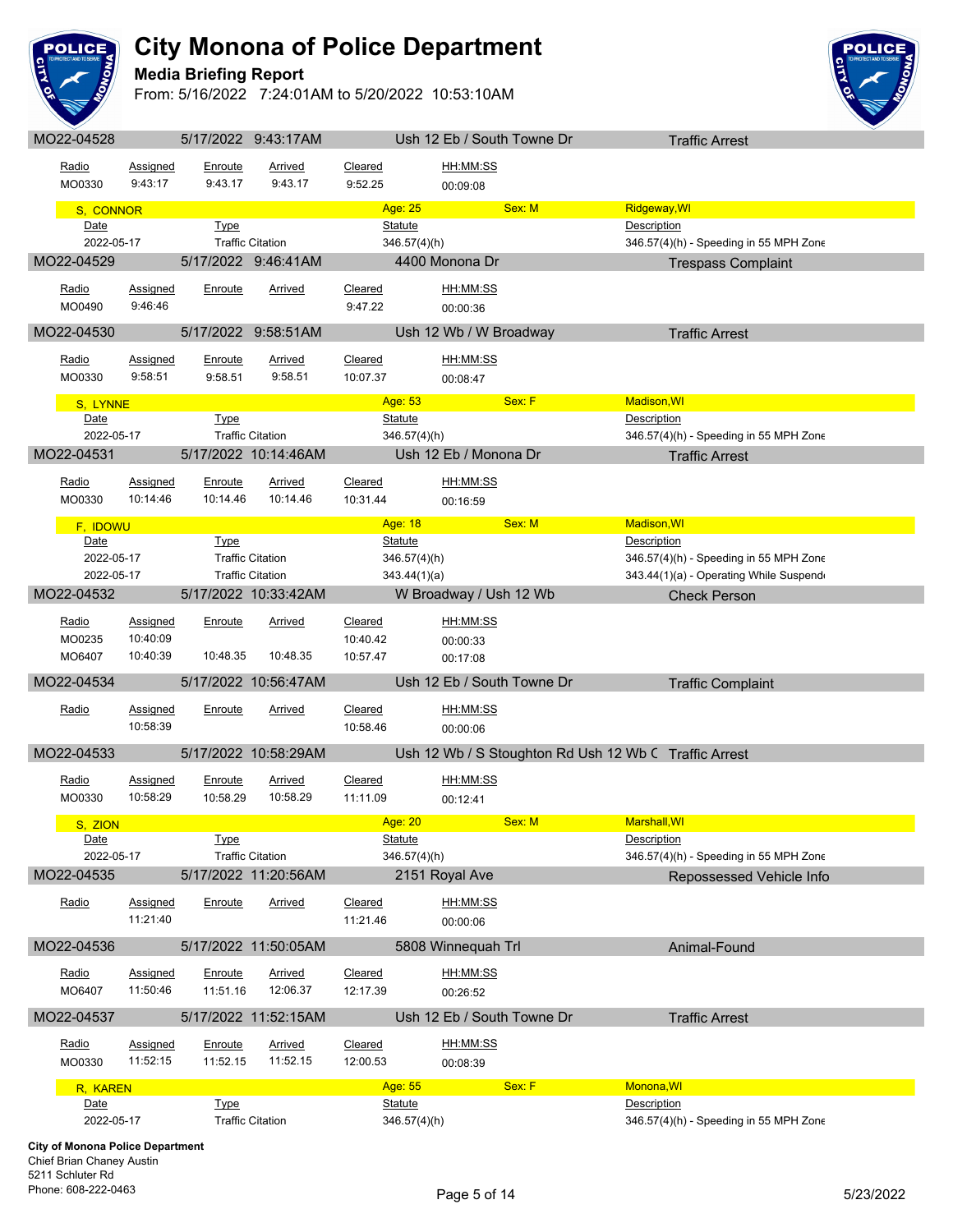

#### **Media Briefing Report**

From: 5/16/2022 7:24:01AM to 5/20/2022 10:53:10AM



**OLICE**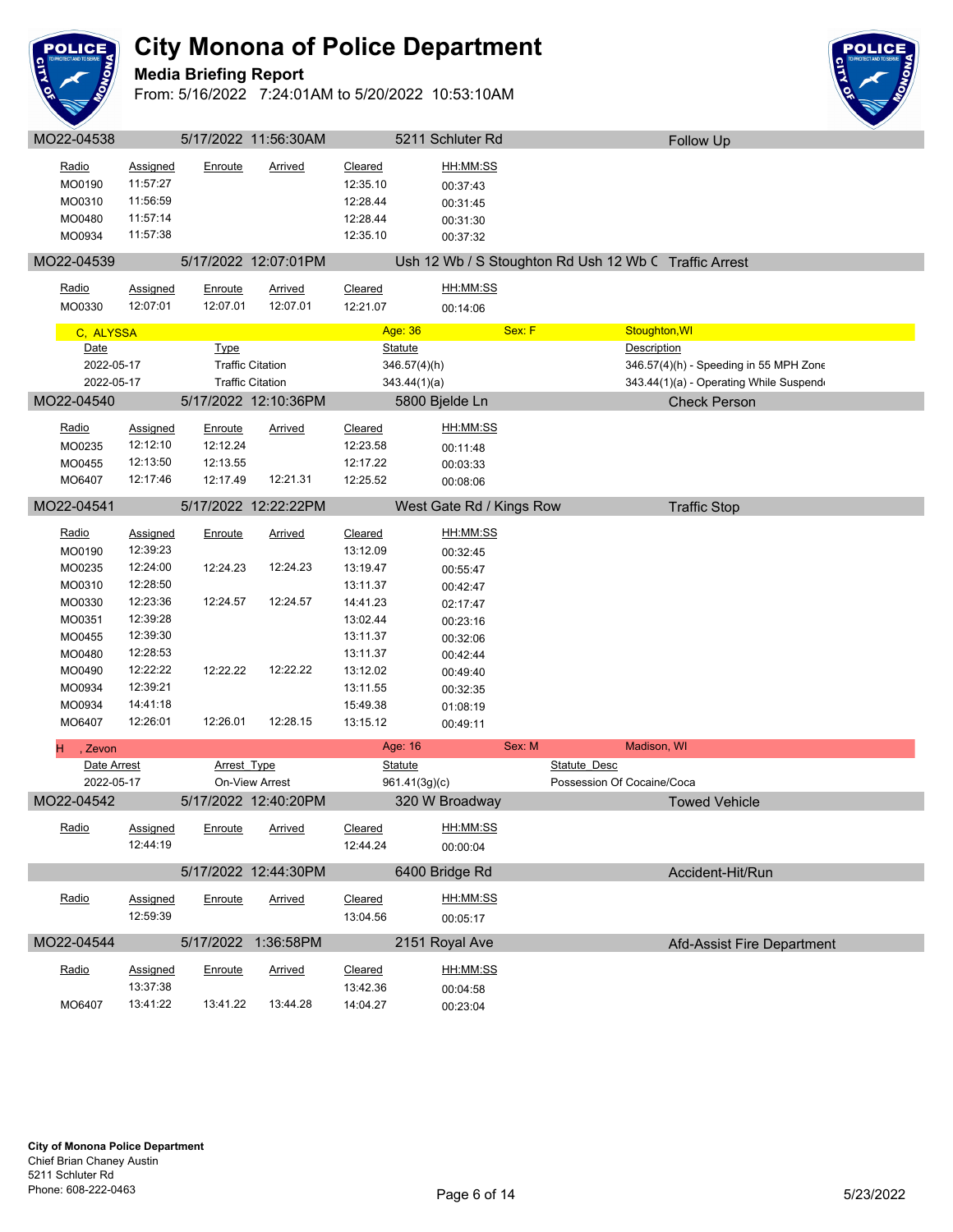

**Media Briefing Report**



| UULL-UTUTU                                 |                                                     |                                 | ULLIZUZZ Z.UU.UULIVI                               |                                             |                                | $1012$ Lang 1 VIIII DI           |        |                                  |                            | <b>INDUCTION</b> (Law)                                                    |  |
|--------------------------------------------|-----------------------------------------------------|---------------------------------|----------------------------------------------------|---------------------------------------------|--------------------------------|----------------------------------|--------|----------------------------------|----------------------------|---------------------------------------------------------------------------|--|
| Radio<br>MO0235                            | <b>Assigned</b><br>14:10:52                         | Enroute<br>14:10.56             | <b>Arrived</b><br>14:10.56                         | Cleared<br>14:26.39                         |                                | HH:MM:SS<br>00:15:48             |        |                                  |                            |                                                                           |  |
| MO6407                                     | 14:04:35                                            | 14:05.21                        | 14:05.21                                           | 14:29.10                                    |                                | 00:24:35                         |        |                                  |                            |                                                                           |  |
| MO22-04546                                 |                                                     |                                 | 5/17/2022 3:04:07PM                                |                                             |                                | 1201 E Broadway                  |        |                                  |                            | <b>Traffic Complaint</b>                                                  |  |
| Radio<br>MO0945                            | <b>Assigned</b><br>15:05:10                         | Enroute                         | Arrived                                            | Cleared<br>15:23.36                         |                                | HH:MM:SS<br>00:18:27             |        |                                  |                            |                                                                           |  |
| MO22-04547                                 |                                                     |                                 | 5/17/2022 3:34:15PM                                |                                             |                                | 5109 Gordon Ave                  |        |                                  |                            | <b>Missing Juvenile</b>                                                   |  |
| Radio<br>MO0945                            | <b>Assigned</b><br>15:37:41                         | Enroute                         | Arrived                                            | Cleared<br>15:46.50                         |                                | HH:MM:SS<br>00:09:08             |        |                                  |                            |                                                                           |  |
| MO22-04548                                 |                                                     |                                 | 5/17/2022 3:55:48PM                                |                                             |                                | 5300 Monona Dr                   |        |                                  |                            | <b>Accident-Private Property</b>                                          |  |
| Radio<br>MO0945                            | <b>Assigned</b><br>15:56:28                         | Enroute<br>15:59.34             | <b>Arrived</b><br>16:00.28                         | Cleared<br>16:03.22                         |                                | HH:MM:SS<br>00:06:54             |        |                                  |                            |                                                                           |  |
| MO22-04549                                 |                                                     |                                 | 5/17/2022 3:57:57PM                                |                                             |                                | 2151 Royal Ave                   |        |                                  |                            | Follow Up                                                                 |  |
| Radio<br>MO0941                            | <b>Assigned</b><br>15:58:02                         | Enroute<br>15:58.06             | <b>Arrived</b><br>15:58.06                         | Cleared<br>16:16.31                         |                                | HH:MM:SS<br>00:18:29             |        |                                  |                            |                                                                           |  |
| MO22-04550                                 |                                                     |                                 | 5/17/2022 4:10:46PM                                |                                             |                                | Sylvan Ln / Woody Ln             |        |                                  |                            | <b>Traffic Complaint</b>                                                  |  |
| Radio                                      | <b>Assigned</b><br>16:13:10                         | Enroute                         | Arrived                                            | Cleared<br>16:25.01                         |                                | HH:MM:SS<br>00:11:51             |        |                                  |                            |                                                                           |  |
| MO22-04551                                 |                                                     |                                 | 5/17/2022 4:22:33PM                                |                                             |                                | 6320 Monona Dr                   |        |                                  |                            | <b>Check Person</b>                                                       |  |
| Radio<br>MO0941<br>MO0945                  | <b>Assigned</b><br>16:24:15<br>16:24:18             | Enroute<br>16:24.46<br>16:25.27 | <b>Arrived</b><br>16:24.46<br>16:25.27             | Cleared<br>16:47.59<br>16:43.00             |                                | HH:MM:SS<br>00:23:44<br>00:18:42 |        |                                  |                            |                                                                           |  |
| MO22-04552                                 |                                                     |                                 | 5/17/2022 4:24:05PM                                |                                             |                                | 6320 Monona Dr                   |        |                                  |                            | Aa-Assist Ambulance                                                       |  |
| Radio                                      | <b>Assigned</b><br>16:24:57                         | Enroute                         | Arrived                                            | Cleared<br>16:26.34                         |                                | <u>HH:MM:SS</u><br>00:01:37      |        |                                  |                            |                                                                           |  |
| MO22-04553                                 |                                                     |                                 | 5/17/2022 5:08:17PM                                |                                             |                                | Monona Dr / Panther Trl          |        |                                  |                            | <b>Intoxicated Driver</b>                                                 |  |
| Radio<br>MO0941<br>MO0945                  | <b>Assigned</b><br>17:09:21<br>17:13:12<br>17:14:18 | Enroute<br>17:13.16<br>17:14.22 | <b>Arrived</b><br>17:13.16<br>17:18.41             | Cleared<br>17:13.20<br>18:10.09<br>21:03.53 |                                | HH:MM:SS<br>00:03:59<br>00:56:56 |        |                                  |                            |                                                                           |  |
|                                            |                                                     |                                 |                                                    |                                             | Age: 67                        | 03:49:35                         | Sex: F |                                  | Madison, WI                |                                                                           |  |
| K.<br>Deborah<br>Date Arrest<br>2022-05-17 |                                                     | <b>Arrest Type</b>              | Taken Into Custody                                 |                                             | <b>Statute</b><br>346.63(1)(a) |                                  |        | Statute Desc<br>Owi (5Th Or 6Th) |                            |                                                                           |  |
| K, DEBORAH<br>Date                         |                                                     | <b>Type</b>                     |                                                    |                                             | Age: 67<br><b>Statute</b>      |                                  | Sex: F |                                  | Madison, WI<br>Description |                                                                           |  |
| 2022-05-17<br>2022-05-17                   |                                                     |                                 | <b>Traffic Citation</b><br><b>Traffic Citation</b> |                                             | 346.63(1)(a)<br>343.44(1)(b)   |                                  |        |                                  |                            | 346.63(1)(a) - OWI (5th or 6th)<br>343.44(1)(b) - Operating While Revoked |  |
| MO22-04554                                 |                                                     |                                 | 5/17/2022 5:22:52PM                                |                                             |                                | Monona Dr / Panther Trl          |        |                                  |                            | Aa-Assist Ambulance                                                       |  |
| Radio                                      | Assigned<br>17:23:01                                | Enroute                         | Arrived                                            | Cleared<br>17:23.05                         |                                | HH:MM:SS<br>00:00:04             |        |                                  |                            |                                                                           |  |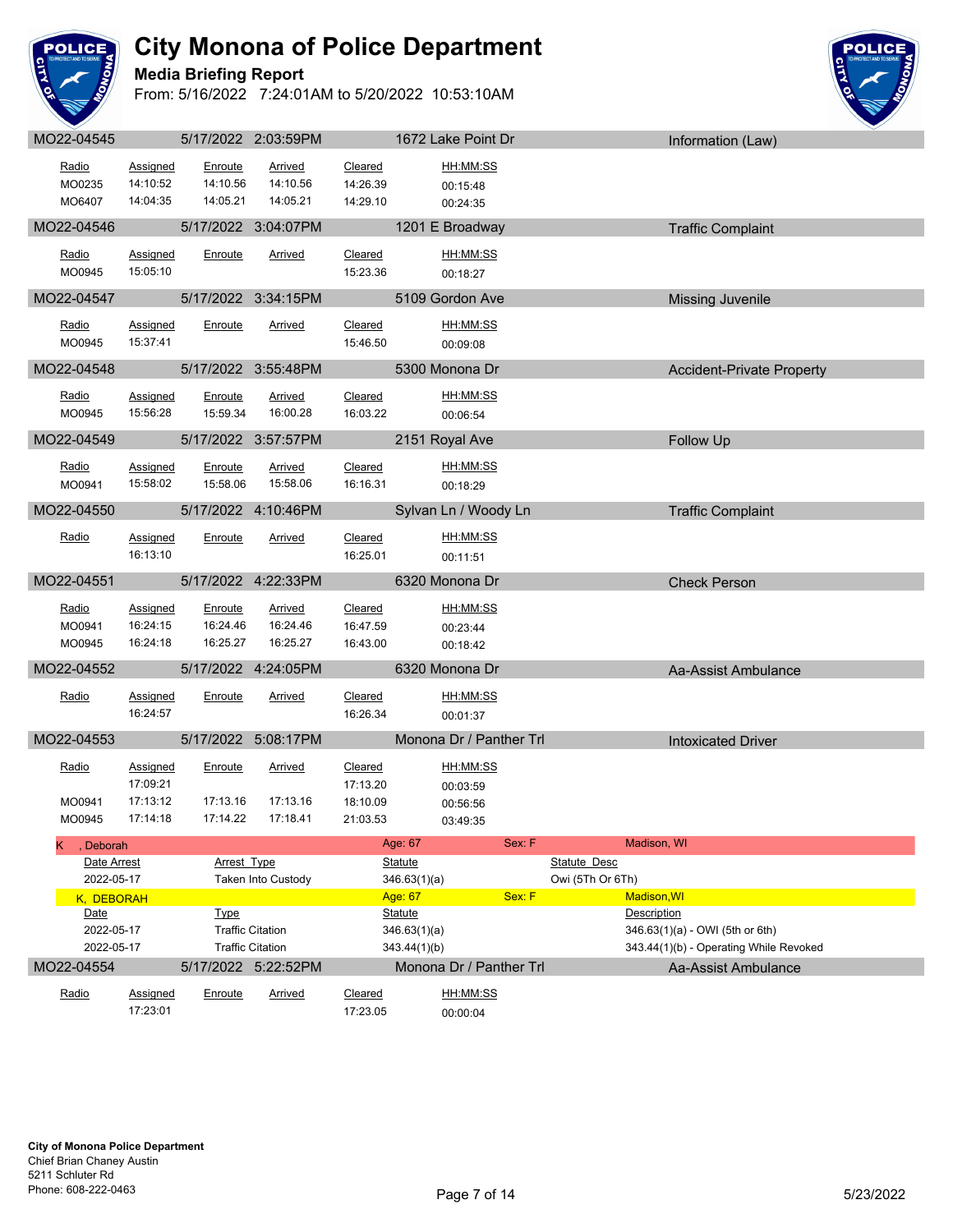

## **Media Briefing Report**



| MO22-04555          |                      |                     | 5/17/2022 5:31:13PM                            |                     | 2660 Ush 12 Eb                          |        | <b>Traffic Incident-Road Rage</b>                                |  |
|---------------------|----------------------|---------------------|------------------------------------------------|---------------------|-----------------------------------------|--------|------------------------------------------------------------------|--|
| Radio               | Assigned             | Enroute             | Arrived                                        | Cleared             | HH:MM:SS                                |        |                                                                  |  |
|                     | 17:32:02             |                     |                                                | 17:34.40            | 00:02:38                                |        |                                                                  |  |
| MO22-04556          |                      |                     | 5/17/2022 6:03:54PM                            |                     | 2151 Royal Ave                          |        | <b>Trespass Complaint</b>                                        |  |
| Radio               | <b>Assigned</b>      | Enroute             | <b>Arrived</b>                                 | Cleared             | HH:MM:SS                                |        |                                                                  |  |
| MO0941              | 18:10:13             | 18:10.33            | 18:16.55                                       | 18:40.15            | 00:30:03                                |        |                                                                  |  |
| P, RYAN             |                      |                     |                                                |                     | Age: 60                                 | Sex: M | Madison, WI                                                      |  |
| Date                |                      | Type                |                                                |                     | Statute                                 |        | Description                                                      |  |
| 2022-05-17          |                      |                     | Non-Traffic Citation                           |                     | 943.13(1m)(a)                           |        | 943.13(1m)(a) - Trespass to Land                                 |  |
| MO22-04557          |                      |                     | 5/17/2022 6:56:19PM                            |                     | 115 E Broadway                          |        | <b>Traffic Complaint</b>                                         |  |
| Radio               | Assigned             | Enroute             | <b>Arrived</b>                                 | Cleared             | HH:MM:SS                                |        |                                                                  |  |
|                     | 18:58:17             |                     |                                                | 19:15.54            | 00:17:37                                |        |                                                                  |  |
| MO22-04558          |                      |                     | 5/17/2022 8:11:17PM                            |                     | Cottage Grove Rd / Monona Dr            |        | Information (Law)                                                |  |
| Radio               | Assigned             | Enroute             | <b>Arrived</b>                                 | Cleared             | HH:MM:SS                                |        |                                                                  |  |
| MO0941              | 20:11:22             | 20:11.56            | 20:11.56                                       | 20:14.37            | 00:03:15                                |        |                                                                  |  |
| MO22-04559          |                      |                     | 5/17/2022 8:29:46PM                            |                     | 2151 Royal Ave                          |        | <b>Theft-Retail</b>                                              |  |
|                     |                      |                     |                                                |                     |                                         |        |                                                                  |  |
| Radio<br>MO0941     | Assigned<br>20:30:18 | Enroute<br>20:30.51 | Arrived<br>20:37.39                            | Cleared<br>21:30.33 | HH:MM:SS                                |        |                                                                  |  |
|                     |                      |                     |                                                |                     | 01:00:15                                |        |                                                                  |  |
| P, SAMANTHA<br>Date |                      | Type                |                                                |                     | Age: 31 Age: 31                         | Sex: F | Madison, WI<br>Description                                       |  |
| 2022-05-17          |                      |                     | Non-Traffic Citation                           |                     | <b>Statute</b><br>943.50(1m)(b)         |        | 943.50(1m)(b) - Retail Theft-Intent. Take                        |  |
| MO22-04560          |                      |                     | 5/17/2022 9:23:43PM                            |                     | 5211 Schluter Rd                        |        | Follow Up                                                        |  |
| Radio               | Assigned             | Enroute             | Arrived                                        | Cleared             | HH:MM:SS                                |        |                                                                  |  |
| MO0945              | 21:23:56             | 21:23.59            | 21:23.59                                       | 23:13.56            | 01:50:00                                |        |                                                                  |  |
| MO22-04561          |                      |                     | 5/17/2022 9:26:55PM                            |                     | Roselawn Ave / E Broadway               |        | <b>Ordinance Violation</b>                                       |  |
|                     |                      |                     |                                                |                     |                                         |        |                                                                  |  |
| Radio<br>MO0941     | Assigned<br>21:30:41 | Enroute<br>21:48.02 | <b>Arrived</b><br>21:48.02                     | Cleared<br>21:49.51 | HH:MM:SS                                |        |                                                                  |  |
|                     |                      |                     |                                                |                     | 00:19:10                                |        |                                                                  |  |
| MO22-04562          |                      |                     | 5/17/2022 10:08:33PM                           |                     | Monona Dr / Owen Rd                     |        | <b>Traffic Stop</b>                                              |  |
| Radio               | <b>Assigned</b>      | Enroute             | <b>Arrived</b>                                 | Cleared             | HH:MM:SS                                |        |                                                                  |  |
| MO0941              | 22:08:33             | 22:08.33            | 22:08.33                                       | 22:17.12            | 00:08:39                                |        |                                                                  |  |
| O, JAQUAN           |                      |                     |                                                |                     | Age: 22                                 | Sex: M | Monona, WI                                                       |  |
| Date<br>2022-05-17  |                      | Type                |                                                |                     | Statute                                 |        | Description                                                      |  |
| MO22-04563          |                      |                     | <b>Traffic Warning</b><br>5/18/2022 12:00:11AM |                     | 341.03(1)<br>Ush 12 Eb / South Towne Dr |        | 341.03(1) - Operate after Rev/Susp of R<br><b>Traffic Arrest</b> |  |
|                     |                      |                     |                                                |                     |                                         |        |                                                                  |  |
| Radio<br>MO0941     | Assigned<br>0:00:11  | Enroute<br>0:00.11  | <b>Arrived</b><br>0:00.11                      | Cleared<br>0:10.20  | HH:MM:SS                                |        |                                                                  |  |
|                     |                      |                     |                                                |                     | 00:10:10                                |        |                                                                  |  |
| H, ISABEL<br>Date   |                      | <b>Type</b>         |                                                |                     | Age: 21<br><b>Statute</b>               | Sex: F | <b>Madison, WI</b><br>Description                                |  |
| 2022-05-18          |                      |                     | <b>Traffic Citation</b>                        |                     | 346.57(5)                               |        | 346.57(5) - Exceeding Speed Zones, etc                           |  |
| MO22-04564          |                      |                     | 5/18/2022 12:03:37AM                           |                     | 4820 Gordon Ave                         |        | Aa-Assist Ambulance                                              |  |
| Radio               | Assigned             | Enroute             | Arrived                                        | Cleared             | HH:MM:SS                                |        |                                                                  |  |
|                     | 0:04:41              |                     |                                                | 0:05.57             | 00:01:16                                |        |                                                                  |  |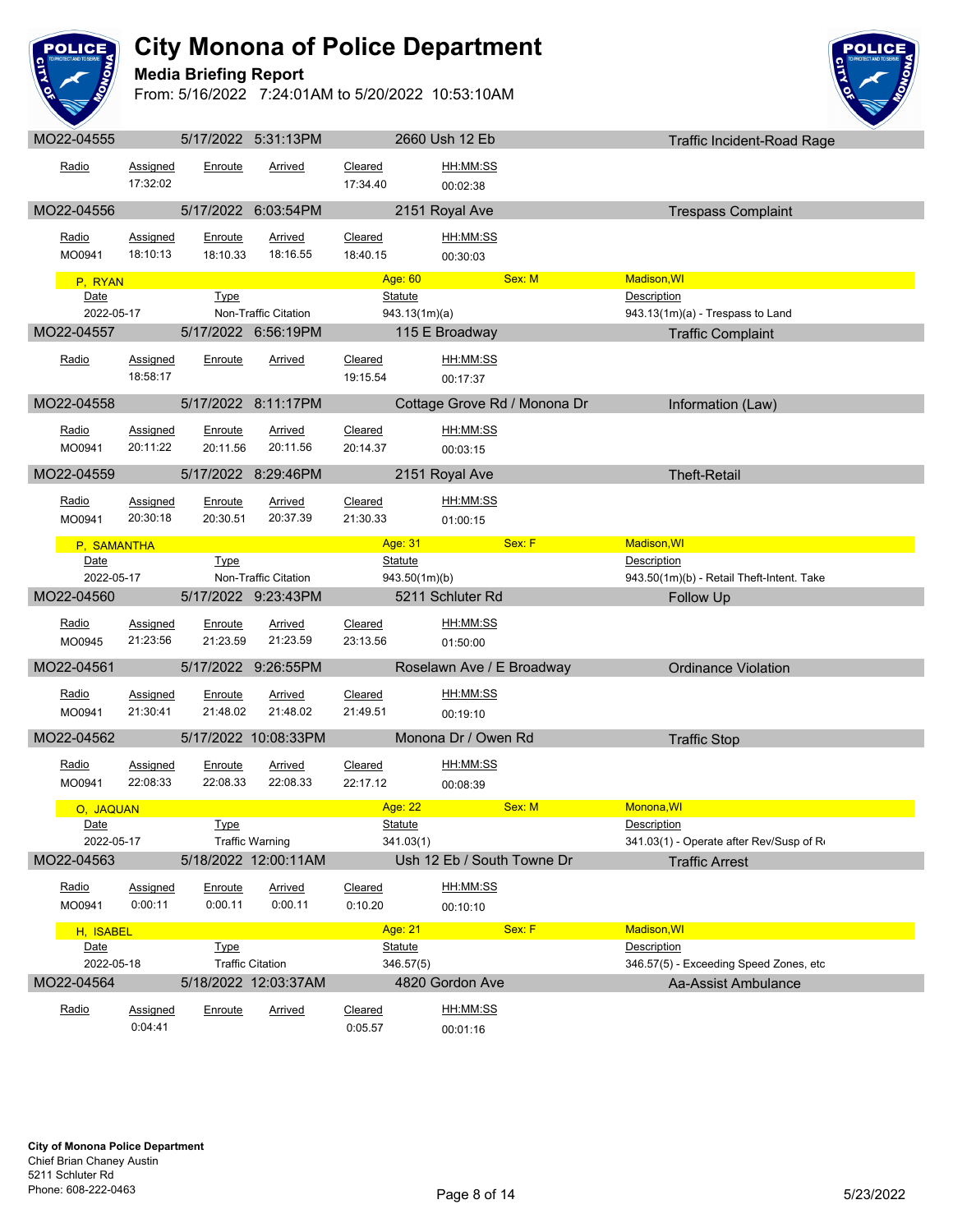

## **Media Briefing Report**



| MO22-04565         |                     |                           | 5/18/2022 12:14:38AM      |                    |                             | Ush 12 Wb / W Broadway      | <b>Traffic Stop</b>                                          |
|--------------------|---------------------|---------------------------|---------------------------|--------------------|-----------------------------|-----------------------------|--------------------------------------------------------------|
| Radio              | <b>Assigned</b>     | Enroute                   | <b>Arrived</b>            | <b>Cleared</b>     |                             | HH:MM:SS                    |                                                              |
| MO0941             | 0:14:38             | 0:14.38                   | 0:14.38                   | 0:27.02            |                             | 00:12:24                    |                                                              |
| L, THOMAS          |                     |                           |                           |                    | Age: 48                     | Sex: M                      | Garden, NY                                                   |
| Date               |                     | <b>Type</b>               |                           |                    | <b>Statute</b>              |                             | <b>Description</b>                                           |
| 2022-05-18         |                     |                           | <b>Traffic Warning</b>    |                    | 346.57(5)                   |                             | 346.57(5) - Exceeding Speed Zones, etc                       |
| MO22-04566         |                     |                           | 5/18/2022 12:28:03AM      |                    |                             | Ush 12 Eb / Agriculture Dr  | <b>Traffic Arrest</b>                                        |
| Radio              | Assigned            | Enroute                   | Arrived                   | Cleared            |                             | <u>HH:MM:SS</u>             |                                                              |
| MO0941             | 0:28:10             | 0:28.14                   | 0:28.14                   | 0:39.49            |                             | 00:11:39                    |                                                              |
|                    |                     |                           |                           |                    | Age: 32                     | Sex: F                      | <b>Madison, WI</b>                                           |
| K, JULIANA<br>Date |                     | Type                      |                           |                    | <b>Statute</b>              |                             | Description                                                  |
| 2022-05-18         |                     |                           | <b>Traffic Citation</b>   |                    | 344.62(2)                   |                             | 344.62(2) - No proof of Vehicle Insurance                    |
| MO22-04567         |                     |                           | 5/18/2022 12:51:39AM      |                    |                             | Ush 12 Eb / S Stoughton Rd  | <b>Traffic Stop</b>                                          |
|                    |                     |                           |                           |                    |                             |                             |                                                              |
| Radio<br>MO0942    | Assigned<br>0:51:39 | <b>Enroute</b><br>0:51.39 | <u>Arrived</u><br>0:51.39 | Cleared<br>1:13.54 |                             | <u>HH:MM:SS</u><br>00:22:16 |                                                              |
|                    |                     |                           |                           |                    |                             |                             |                                                              |
| S, MIGUEL<br>Date  |                     |                           |                           |                    | Age: 27                     | Sex: M                      | <b>Sun Prairie, WI</b><br>Description                        |
| 2022-05-18         |                     | <b>Type</b>               | <b>Traffic Warning</b>    |                    | <b>Statute</b><br>346.57(2) |                             | 346.57(2) - Unreasonable and Impruden                        |
| MO22-04568         |                     |                           | 5/18/2022 1:22:25AM       |                    |                             | Ush 12 Eb / South Towne Dr  | <b>Traffic Arrest</b>                                        |
|                    |                     |                           |                           |                    |                             |                             |                                                              |
| Radio              | Assigned            | Enroute                   | <b>Arrived</b>            | Cleared            |                             | <u>HH:MM:SS</u>             |                                                              |
| MO0941             | 1:22:25             | 1:22.25                   | 1:22.25                   | 1:29.45            |                             | 00:07:21                    |                                                              |
| MO22-04569         |                     |                           | 5/18/2022 1:57:41AM       |                    |                             | 6105 Winnequah Rd           | <b>Check Property</b>                                        |
| Radio              | Assigned            | Enroute                   | Arrived                   | Cleared            |                             | HH:MM:SS                    |                                                              |
| MO0942             | 1:57:41             | 1:57.41                   | 1:57.41                   | 2:04.06            |                             | 00:06:26                    |                                                              |
| MO22-04570         |                     | 5/18/2022                 | 1:58:35AM                 |                    |                             | Ush 12 Wb / S Stoughton Rd  | <b>Traffic Arrest</b>                                        |
|                    |                     |                           |                           |                    |                             |                             |                                                              |
| Radio              | Assigned            | Enroute                   | <u>Arrived</u>            | Cleared            |                             | HH:MM:SS                    |                                                              |
| MO0941             | 1:58:35             | 1:58.35                   | 1:58.35                   | 2:08.09            |                             | 00:09:35                    |                                                              |
| S, NORMA           |                     |                           |                           |                    | Age: 29                     | Sex: F                      | Verona, WI                                                   |
| Date<br>2022-05-18 |                     | <b>Type</b>               | <b>Traffic Citation</b>   |                    | <b>Statute</b><br>346.57(5) |                             | <b>Description</b><br>346.57(5) - Exceeding Speed Zones, etc |
| MO22-04571         |                     |                           | 5/18/2022 2:12:58AM       |                    |                             | Monona Dr / Owen Rd         | <b>Check Area/Foot Patrol</b>                                |
|                    |                     |                           |                           |                    |                             |                             |                                                              |
| Radio              | <b>Assigned</b>     | Enroute                   | <b>Arrived</b>            | Cleared            |                             | <u>HH:MM:SS</u>             |                                                              |
| MO0943             | 2:12:58             | 2:12.58                   | 2:12.58                   | 2:34.46            |                             | 00:21:48                    |                                                              |
| MO22-04572         |                     |                           | 5/18/2022 6:44:11AM       |                    |                             | Winnequah Rd / Maywood Rd   | 911 Unintentional/Callercontct                               |
| Radio              | Assigned            | Enroute                   | Arrived                   | Cleared            |                             | HH:MM:SS                    |                                                              |
| MO0943             | 6:45:17             |                           |                           | 6:46.13            |                             | 00:00:56                    |                                                              |
| MO22-04574         |                     |                           | 5/18/2022 8:48:08AM       |                    |                             | 3939 Monona Dr              | Aa-Assist Ambulance                                          |
|                    |                     |                           |                           |                    |                             |                             |                                                              |
| Radio              | <b>Assigned</b>     | Enroute                   | <b>Arrived</b>            | Cleared            |                             | HH:MM:SS                    |                                                              |
|                    | 8:48:59             |                           |                           | 8:50.24            |                             | 00:01:25                    |                                                              |
| MO22-04576         |                     |                           | 5/18/2022 11:12:19AM      |                    | 200 River PI                |                             | 911 Open Line                                                |
| Radio              | Assigned            | Enroute                   | <b>Arrived</b>            | Cleared            |                             | <u>HH:MM:SS</u>             |                                                              |
|                    | 11:15:16            |                           |                           | 11:19.31           |                             | 00:04:15                    |                                                              |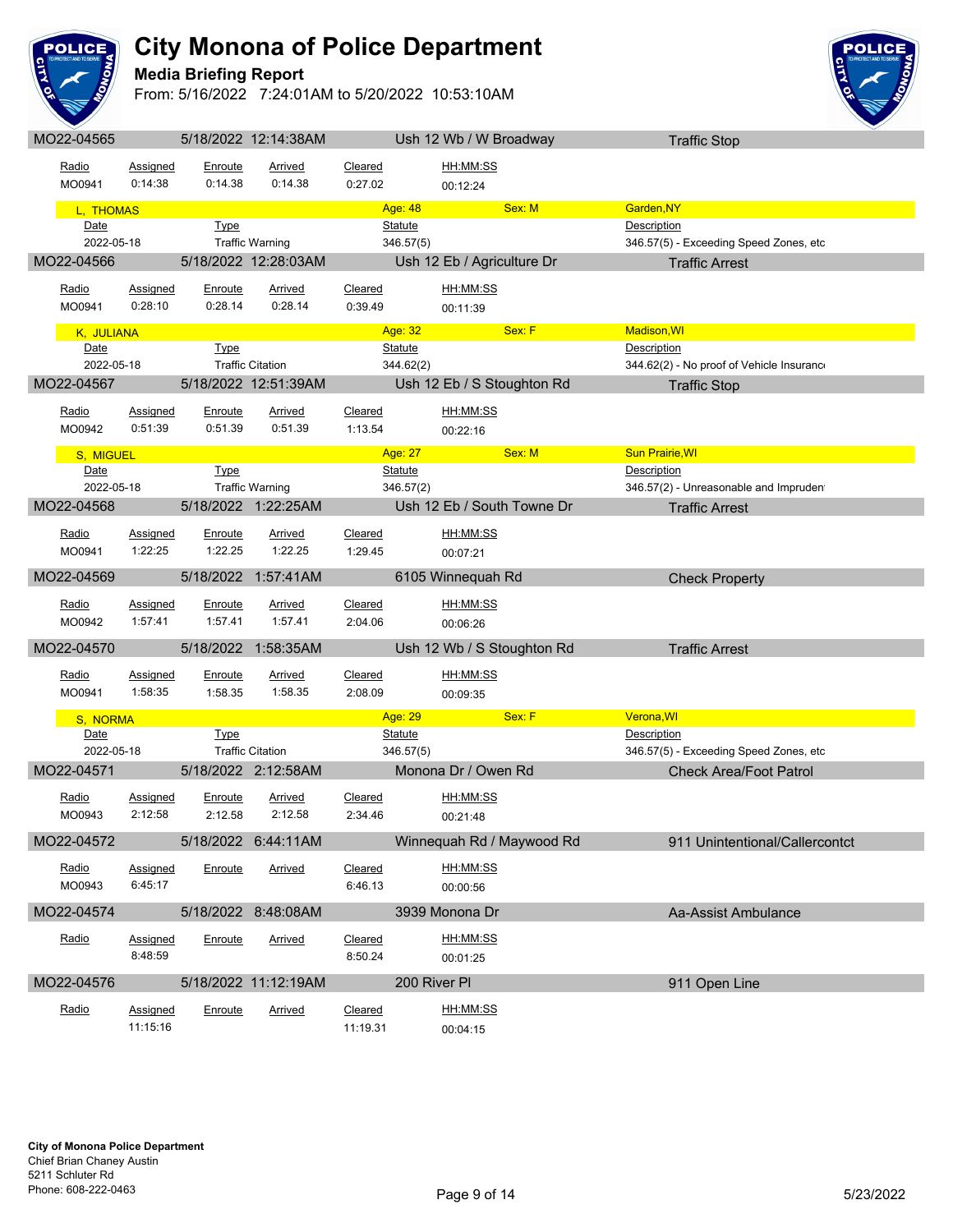

**Media Briefing Report**



| Radio<br>MO0235        | Assigned<br>11:12:51        | Enroute<br>11:12.51 | <u>Arrived</u><br>11:12.51 | Cleared<br>11:21.24 | <u>HH:MM:SS</u><br>00:08:33 |                                |
|------------------------|-----------------------------|---------------------|----------------------------|---------------------|-----------------------------|--------------------------------|
|                        |                             |                     |                            |                     |                             |                                |
| MO22-04577             |                             |                     | 5/18/2022 11:18:57AM       |                     | 5211 Schluter Rd            | <b>Lost Property</b>           |
| Radio                  | <b>Assigned</b>             | <b>Enroute</b>      | <b>Arrived</b>             | Cleared             | HH:MM:SS                    |                                |
|                        | 11:19:35                    |                     |                            | 11:19.39            | 00:00:04                    |                                |
| MO22-04579             |                             |                     | 5/18/2022 12:16:25PM       |                     | Ush 12 Eb / Monona Dr       | <b>Traffic Complaint</b>       |
| Radio                  | Assigned                    | Enroute             | <u>Arrived</u>             | Cleared             | HH:MM:SS                    |                                |
| MO0235                 | 12:19:04                    |                     |                            | 12:28.53            | 00:09:49                    |                                |
| MO22-04578             |                             |                     | 5/18/2022 12:17:40PM       |                     | 6915 Raywood Rd             | Alarm                          |
|                        |                             |                     |                            | Cleared             | HH:MM:SS                    |                                |
| <u>Radio</u><br>MO0934 | <b>Assigned</b><br>12:18:05 | Enroute<br>12:18.24 | <b>Arrived</b><br>12:24.22 | 12:26.00            |                             |                                |
|                        |                             |                     |                            |                     | 00:07:56                    |                                |
| MO22-04580             |                             |                     | 5/18/2022 12:23:00PM       |                     | 5209 Taylor Rd              | <b>Assist Other Agency</b>     |
| Radio                  | <b>Assigned</b>             | Enroute             | <b>Arrived</b>             | Cleared             | HH:MM:SS                    |                                |
| MO0235                 | 12:47:22                    | 12:48.45            |                            | 12:49.45            | 00:02:22                    |                                |
| MO0934                 | 12:26:07                    | 12:26.08            | 12:32.51                   | 13:19.29            | 00:53:23                    |                                |
| MO22-04581             |                             |                     | 5/18/2022 12:47:24PM       |                     | 4302 Shore Acres Rd         | Theft-Bicycle                  |
| Radio                  | <b>Assigned</b>             | Enroute             | <b>Arrived</b>             | Cleared             | HH:MM:SS                    |                                |
| MO0235                 | 12:49:55                    | 12:49.56            | 12:50.38                   | 17:55.54            | 05:05:58                    |                                |
| MO0455                 | 15:23:09                    |                     |                            | 15:30.17            | 00:07:08                    |                                |
| MO0455                 | 12:52:57                    | 12:52.59            | 12:58.06                   | 14:49.08            | 01:56:12                    |                                |
| MO0934                 | 14:40:03                    |                     |                            | 14:49.06            | 00:09:03                    |                                |
| MO0934                 | 13:20:02                    | 13:20.03            |                            | 13:23.28            | 00:03:26                    |                                |
| MO0934                 | 15:05:37                    |                     |                            | 15:20.10            | 00:14:33                    |                                |
| MO0937                 | 15:06:05                    |                     |                            | 17:42.25            | 02:36:19                    |                                |
| MO0941                 | 15:05:34                    |                     |                            | 15:22.44            | 00:17:10                    |                                |
| MO0945                 | 14:53:51                    | 14:56.49            | 14:56.49                   | 15:22.08            | 00:28:17                    |                                |
| MO0945                 | 15:27:52                    |                     |                            | 17:42.25            | 02:14:32                    |                                |
| MO0945                 | 14:45:47                    |                     |                            | 14:49.06            | 00:03:19                    |                                |
| , Daniel<br>м          |                             |                     |                            |                     | Age: 31<br>Sex: M           | Madison, WI                    |
| Date Arrest            |                             | <b>Arrest Type</b>  |                            |                     | <b>Statute</b>              | <b>Statute Desc</b>            |
| 2022-05-18             |                             |                     | Taken Into Custody         |                     | 943.10(1m)(a)               | Burglary-Building Or Dwelling  |
| MO22-04582             |                             |                     | 5/18/2022 1:03:36PM        |                     | 200 E Broadway              | 911 Unintentional/Callercontct |
| Radio                  | Assigned                    | Enroute             | Arrived                    | Cleared             | HH:MM:SS                    |                                |
|                        | 13:03:52                    |                     |                            | 13:03.57            | 00:00:05                    |                                |
| MO22-04583             |                             |                     | 5/18/2022 1:23:19PM        |                     | 5210 Rustling Oaks Ln       | <b>Assist Other Agency</b>     |
| Radio                  |                             |                     |                            |                     |                             |                                |
|                        |                             |                     |                            |                     |                             |                                |
|                        | Assigned                    | Enroute             | Arrived                    | Cleared             | HH:MM:SS                    |                                |
| MO0934                 | 13:23:30                    | 13:23.37            | 13:26.06                   | 13:31.50            | 00:08:19                    |                                |
| MO22-04584             |                             |                     | 5/18/2022 1:27:14PM        |                     | 300 Owen Rd                 | 911 Open Line                  |
| Radio                  | <b>Assigned</b>             | Enroute             | <b>Arrived</b>             | Cleared             | HH:MM:SS                    |                                |
| MO0934                 | 13:33:57                    | 13:34.00            | 13:39.24                   | 13:44.05            | 00:10:08                    |                                |
| MO22-04585             |                             |                     | 5/18/2022 3:05:23PM        |                     | 5203 Maywood Rd             | Aa-Assist Ambulance            |
|                        |                             |                     |                            |                     |                             |                                |
| Radio                  | Assigned<br>15:07:10        | Enroute             | <b>Arrived</b>             | Cleared<br>15:07.22 | HH:MM:SS<br>00:00:12        |                                |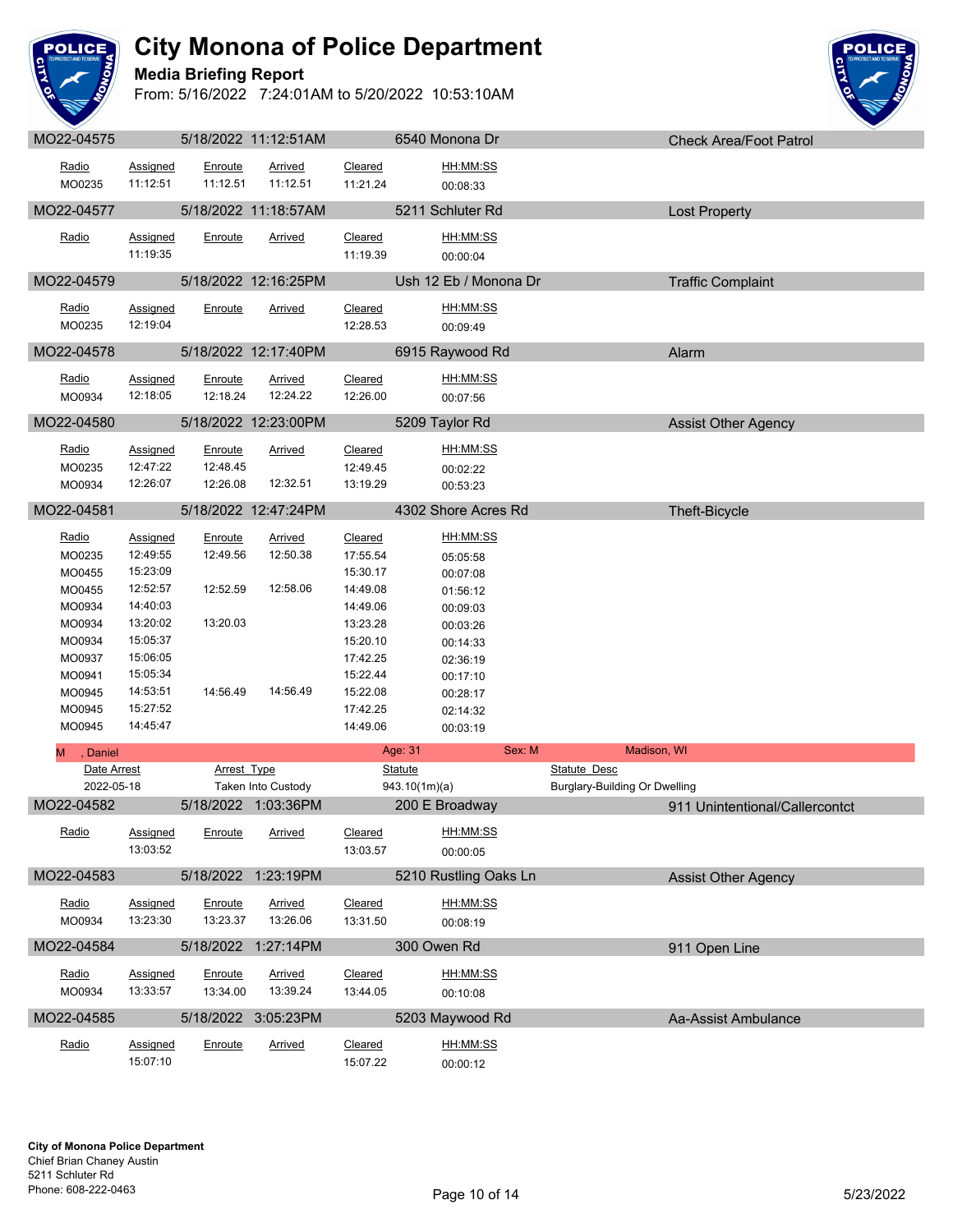

**Media Briefing Report**



| Radio                                         | Assigned<br>15:21:14                                     | Enroute                                     | Arrived                              | <b>Cleared</b><br>15:21.21                                     | HH:MM:SS<br>00:00:08                                     |                               |  |
|-----------------------------------------------|----------------------------------------------------------|---------------------------------------------|--------------------------------------|----------------------------------------------------------------|----------------------------------------------------------|-------------------------------|--|
| MO22-04587                                    |                                                          |                                             | 5/18/2022 3:45:55PM                  |                                                                | 300 Owen Rd                                              | Information (Law)             |  |
| Radio<br>MO0941                               | <b>Assigned</b><br>15:46:19                              | Enroute                                     | <b>Arrived</b>                       | Cleared<br>15:51.14                                            | HH:MM:SS<br>00:04:55                                     |                               |  |
| MO22-04588                                    |                                                          |                                             | 5/18/2022 4:34:20PM                  |                                                                | 2151 Royal Ave                                           | <b>Unwanted Person</b>        |  |
| Radio<br>MO0941                               | <b>Assigned</b><br>16:36:22                              | Enroute<br>16:36.22                         | Arrived                              | Cleared<br>16:39.53                                            | HH:MM:SS<br>00:03:31                                     |                               |  |
| MO22-04589                                    |                                                          |                                             | 5/18/2022 4:38:40PM                  |                                                                | 400 W Broadway                                           | <b>Private Parking</b>        |  |
| Radio<br>MO0941                               | <b>Assigned</b><br>16:39:56                              | Enroute<br>16:41.36                         | <b>Arrived</b><br>16:41.36           | Cleared<br>16:46.07                                            | HH:MM:SS<br>00:06:11                                     |                               |  |
| MO22-04590                                    |                                                          |                                             | 5/18/2022 5:45:05PM                  |                                                                | Roselawn Ave / E Broadway                                | <b>Traffic Complaint</b>      |  |
| Radio                                         | Assigned<br>17:46:22                                     | Enroute                                     | <b>Arrived</b>                       | Cleared<br>17:47.13                                            | HH:MM:SS<br>00:00:51                                     |                               |  |
| MO22-04591                                    |                                                          |                                             | 5/18/2022 6:15:26PM                  |                                                                | 6401 Copps Ave                                           | <b>Theft-Retail</b>           |  |
| Radio<br>MO0330<br>MO0937<br>MO0941<br>MO0945 | Assigned<br>18:23:21<br>18:17:12<br>18:15:55<br>18:39:49 | Enroute<br>18:17.16<br>18:16.25<br>18:39.51 | Arrived<br>18:29.21<br>18:39.51      | <b>Cleared</b><br>18:57.48<br>19:04.37<br>19:32.57<br>18:57.47 | HH:MM:SS<br>00:34:26<br>00:47:25<br>01:17:02<br>00:17:59 |                               |  |
| MO22-04592                                    |                                                          |                                             | 5/18/2022 10:30:53PM                 |                                                                | 4112 Milwaukee St                                        | Assist Other Agency-K9        |  |
| Radio<br>MO0941                               | <b>Assigned</b><br>22:33:04                              | Enroute<br>22:33.23                         | <b>Arrived</b><br>22:36.59           | Cleared<br>23:04.22                                            | HH:MM:SS<br>00:31:18                                     |                               |  |
| MO22-04593                                    |                                                          |                                             | 5/19/2022 12:15:36AM                 |                                                                | 5900 Anthony Pl                                          | Theft-From Auto               |  |
| Radio<br>MO0942<br>MO0943                     | <b>Assigned</b><br>0:16:09<br>0:16:11                    | Enroute<br>0:19.39<br>0:19.43               | <b>Arrived</b><br>0:20.23<br>0:20.35 | Cleared<br>1:03.14<br>1:03.06                                  | HH:MM:SS<br>00:47:06<br>00:46:55                         |                               |  |
| MO22-04594                                    |                                                          |                                             | 5/19/2022 12:20:41AM                 |                                                                | 1661 Lake Point Dr                                       | Information (Law)             |  |
| Radio                                         | <b>Assigned</b><br>0:24:10                               | Enroute                                     | Arrived                              | <b>Cleared</b><br>0:52.29                                      | HH:MM:SS<br>00:28:19                                     |                               |  |
| MO22-04595                                    |                                                          |                                             | 5/19/2022 2:21:20AM                  |                                                                | 2500 Royal Ave                                           | <b>Check Area/Foot Patrol</b> |  |
| Radio<br>MO0943                               | <b>Assigned</b><br>2:21:20                               | Enroute<br>2:21.20                          | Arrived<br>2:21.20                   | Cleared<br>2:27.25                                             | HH:MM:SS<br>00:06:06                                     |                               |  |
| MO22-04596                                    |                                                          |                                             | 5/19/2022 2:58:55AM                  |                                                                | Ush 51 / Velkommen Way                                   | Information (Law)             |  |
| Radio<br>MO0942<br>MO0943                     | Assigned<br>2:59:25<br>2:58:58                           | Enroute<br>3:03.51                          | <b>Arrived</b><br>3:03.51            | <b>Cleared</b><br>3:03.46<br>3:16.33                           | HH:MM:SS<br>00:04:21<br>00:17:35                         |                               |  |
|                                               | 2:59:00                                                  | 3:03.49                                     | 3:03.49                              | 3:17.01                                                        | 00:18:00                                                 |                               |  |
| MO22-04597                                    |                                                          |                                             | 5/19/2022 3:48:01AM                  |                                                                | 105 E Broadway                                           | <b>Check Area/Foot Patrol</b> |  |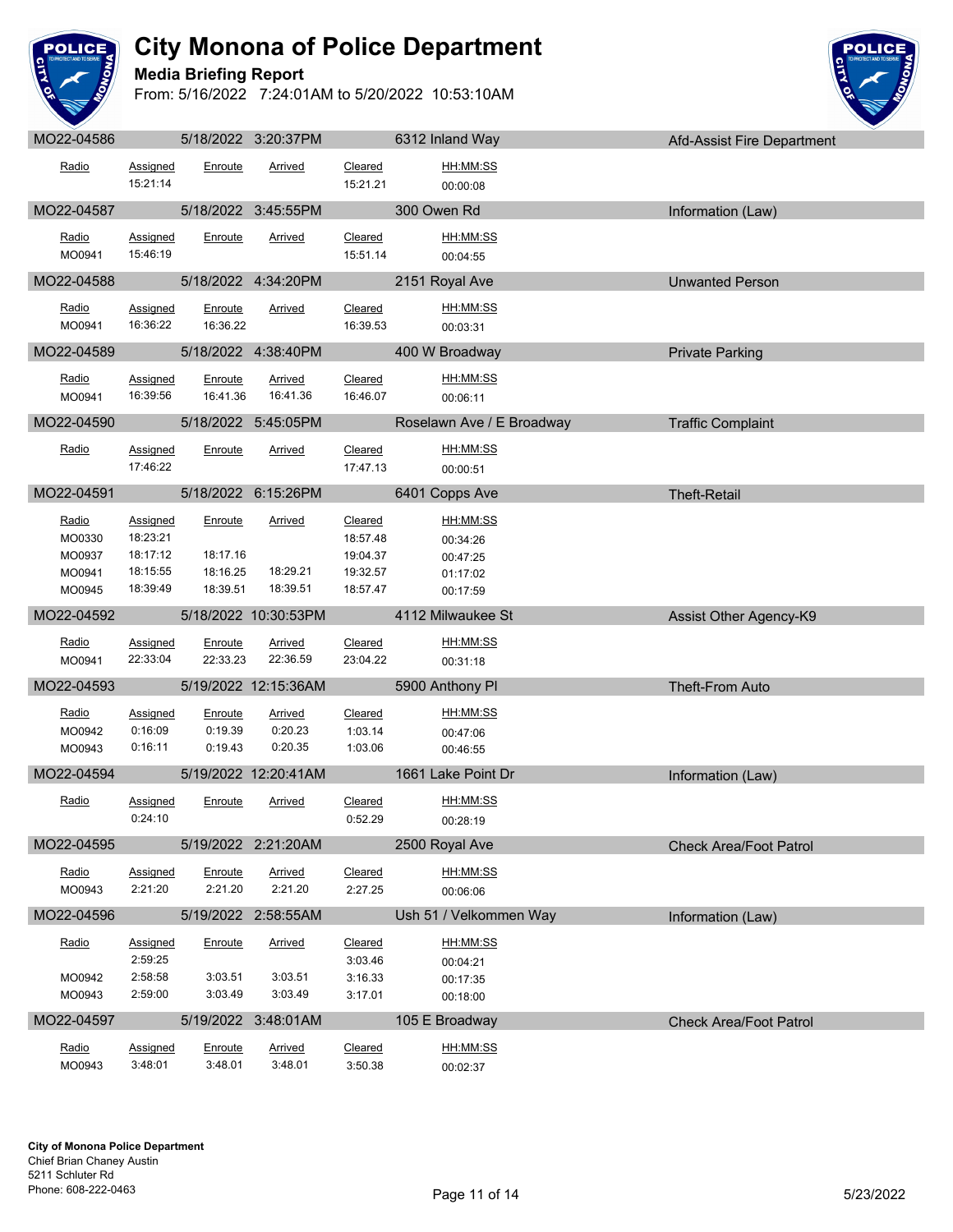

## **Media Briefing Report**



| Radio                    | Assigned             | Enroute             | Arrived              | Cleared             |                              | HH:MM:SS             |        |                                                          |
|--------------------------|----------------------|---------------------|----------------------|---------------------|------------------------------|----------------------|--------|----------------------------------------------------------|
| MO0934                   | 4:21:03              |                     |                      | 4:21.33             |                              | 00:00:30             |        |                                                          |
| MO22-04599               |                      |                     | 5/19/2022 4:21:58AM  |                     |                              | 4601 Monona Dr       |        | Alcohol Compliance Check                                 |
| Radio                    | <b>Assigned</b>      | Enroute             | <b>Arrived</b>       | Cleared             |                              | HH:MM:SS             |        |                                                          |
| MO0934                   | 4:22:02              |                     |                      | 4:22.21             |                              | 00:00:20             |        |                                                          |
| MO22-04600               |                      |                     | 5/19/2022 4:22:38AM  |                     |                              | 6401 Monona Dr       |        | Alcohol Compliance Check                                 |
|                          |                      |                     |                      |                     |                              |                      |        |                                                          |
| Radio<br>MO0934          | Assigned<br>4:22:41  | Enroute             | Arrived              | Cleared<br>4:22.59  |                              | HH:MM:SS<br>00:00:18 |        |                                                          |
|                          |                      |                     |                      |                     |                              |                      |        |                                                          |
| MO22-04601               |                      |                     | 5/19/2022 4:23:24AM  |                     |                              | 6308 Inland Way      |        | Alcohol Compliance Check                                 |
| Radio                    | Assigned             | Enroute             | Arrived              | Cleared             |                              | <u>HH:MM:SS</u>      |        |                                                          |
| MO0934                   | 4:23:27              |                     |                      | 4:23.53             |                              | 00:00:26             |        |                                                          |
| MO22-04602               |                      |                     | 5/19/2022 4:24:10AM  |                     |                              | 6540 Monona Dr       |        | Alcohol Compliance Check                                 |
| Radio                    | <b>Assigned</b>      | Enroute             | <b>Arrived</b>       | Cleared             |                              | HH:MM:SS             |        |                                                          |
| MO0934                   | 4:24:14              |                     |                      | 4:25.10             |                              | 00:00:56             |        |                                                          |
| MO22-04603               |                      |                     | 5/19/2022 7:12:06AM  |                     |                              | 1019 Femrite Dr      |        | <b>Lost Property</b>                                     |
|                          |                      |                     |                      |                     |                              |                      |        |                                                          |
| Radio                    | Assigned             | Enroute             | Arrived              | Cleared             |                              | HH:MM:SS             |        |                                                          |
|                          | 7:12:11              |                     |                      | 7:12.56             |                              | 00:00:44             |        |                                                          |
| MO22-04604               |                      |                     | 5/19/2022 7:24:04AM  |                     |                              | 6000 Monona Dr       |        | <b>Check Property</b>                                    |
| Radio                    | Assigned             | Enroute             | <b>Arrived</b>       | Cleared             |                              | HH:MM:SS             |        |                                                          |
| MO0934                   | 8:14:44              | 8:14.50             | 8:22.34              | 8:34.49             |                              | 00:20:04             |        |                                                          |
| MO22-04605               |                      |                     | 5/19/2022 8:35:14AM  |                     |                              | 2000 Engel St        |        | <b>Suspicious Vehicle</b>                                |
| Radio                    | <b>Assigned</b>      | Enroute             | <b>Arrived</b>       | Cleared             |                              | HH:MM:SS             |        |                                                          |
| MO0934                   | 8:35:47              | 8:35.52             | 8:40.21              | 8:52.53             |                              | 00:17:06             |        |                                                          |
| MO22-04606               |                      |                     | 5/19/2022 11:13:19AM |                     |                              | 100 E Coldspring Ave |        |                                                          |
|                          |                      |                     |                      |                     |                              |                      |        | <b>Street Parking</b>                                    |
| Radio                    | Assigned             | Enroute             | Arrived              | Cleared             |                              | HH:MM:SS             |        |                                                          |
| MO0490                   | 11:13:23             |                     |                      | 11:27.44            |                              | 00:14:21             |        |                                                          |
| K, Brian                 |                      |                     |                      |                     | Age: 51                      |                      | Sex: M | <b>Cottage Grove, WI</b>                                 |
| Date                     |                      | <b>Type</b>         |                      |                     | <b>Statute</b>               |                      |        | Description                                              |
| 2022-05-19<br>2022-05-19 |                      | Parking<br>Parking  |                      |                     | 434-7 A (10)<br>434-7 A (10) |                      |        | Parking Prohibited By Sign<br>Parking Prohibited By Sign |
| MO22-04607               |                      |                     | 5/19/2022 11:54:43AM |                     |                              | 4400 Monona Dr       |        | Juvenile Complaint                                       |
|                          |                      |                     |                      |                     |                              |                      |        |                                                          |
| Radio<br>MO0490          | Assigned<br>11:54:51 | Enroute             | Arrived              | Cleared<br>13:21.49 |                              | HH:MM:SS             |        |                                                          |
|                          |                      |                     |                      |                     |                              | 01:26:59             |        |                                                          |
| C, Phillip<br>Date       |                      | Type                |                      |                     | Age: 15<br><b>Statute</b>    |                      | Sex: M | <b>Cottage Grove, WI</b><br><b>Description</b>           |
| 2022-05-19               |                      | Ordinance           |                      |                     | 118.163                      |                      |        | Habitual Truancy (Part Or All Of 5 Or Mo                 |
| MO22-04608               |                      |                     | 5/19/2022 12:53:04PM |                     |                              | 406 Femrite Dr       |        | Neighbor Trouble                                         |
| Radio                    |                      |                     | Arrived              | Cleared             |                              | HH:MM:SS             |        |                                                          |
| MO0445                   | Assigned<br>12:59:11 | Enroute<br>12:59.12 | 13:00.55             | 13:37.43            |                              | 00:38:33             |        |                                                          |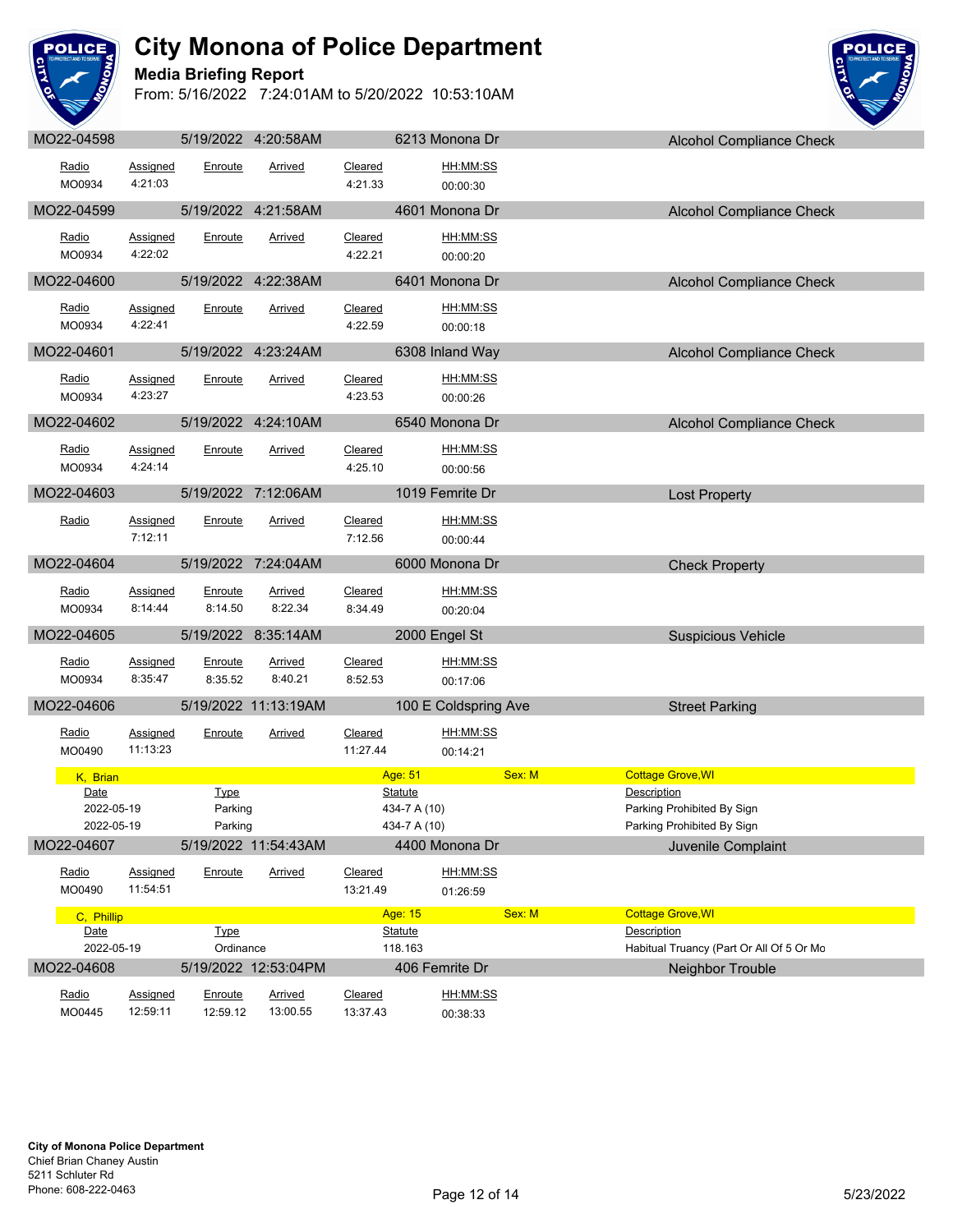

**Media Briefing Report**



| <b>IVIULL UTUUU</b>                 |                                              |                                 | $0.1972022$ $1.12.001$ $N1$            |                                             | TI VI IV DIVUUVUY                            | <b>OUSPICIOUS I GISUIT</b>                          |  |
|-------------------------------------|----------------------------------------------|---------------------------------|----------------------------------------|---------------------------------------------|----------------------------------------------|-----------------------------------------------------|--|
| Radio<br>MO0934                     | Assigned<br>13:13:09                         | Enroute<br>13:14.35             | Arrived<br>13:17.40                    | Cleared<br>13:25.09                         | HH:MM:SS<br>00:12:00                         |                                                     |  |
| MO22-04610                          |                                              |                                 | 5/19/2022 1:24:26PM                    |                                             | 4400 Monona Dr                               | Harassment                                          |  |
| Radio<br>MO0490                     | <b>Assigned</b><br>13:24:31                  | Enroute                         | Arrived                                | Cleared<br>13:25.30                         | HH:MM:SS<br>00:00:59                         |                                                     |  |
| MO22-04611                          |                                              |                                 | 5/19/2022 2:46:53PM                    |                                             | 5809 Winnequah Rd                            | <b>Ac-Assist Citizen</b>                            |  |
| Radio<br>MO0235                     | Assigned<br>14:47:07                         | Enroute<br>14:47.08             | Arrived                                | Cleared<br>14:48.57                         | HH:MM:SS<br>00:01:51                         |                                                     |  |
| MO22-04612                          |                                              |                                 | 5/19/2022 3:08:42PM                    |                                             | Ush 51 / Lake Kegonsa Rd                     | Information (Law)                                   |  |
| Radio<br>MO0330<br>MO0935<br>MO0941 | Assigned<br>15:09:20<br>15:09:05<br>15:09:02 | Enroute                         | Arrived                                | Cleared<br>15:18.51<br>15:18.51<br>15:18.51 | HH:MM:SS<br>00:09:31<br>00:09:46<br>00:09:49 |                                                     |  |
| MO22-04613                          |                                              |                                 | 5/19/2022 3:17:13PM                    |                                             | Ush 12 Wb / Monona Dr                        | <b>Traffic Complaint</b>                            |  |
| Radio                               | Assigned<br>15:17:35                         | Enroute                         | Arrived                                | Cleared<br>15:19.54                         | HH:MM:SS<br>00:02:19                         |                                                     |  |
| MO22-04614                          |                                              |                                 | 5/19/2022 3:51:54PM                    |                                             | Winnequah Rd / Maywood Rd                    | <b>Check Person</b>                                 |  |
| Radio<br>MO0941                     | <b>Assigned</b><br>15:53:36                  | Enroute<br>16:10.56             | Arrived<br>16:10.56                    | Cleared<br>16:11.28                         | HH:MM:SS<br>00:17:53                         |                                                     |  |
| MO22-04615                          |                                              |                                 | 5/19/2022 4:05:09PM                    |                                             | South Towne Dr / Royal Ave                   | Accident-No Injury                                  |  |
| Radio<br>MO0935                     | Assigned<br>16:06:01                         | Enroute<br>16:15.44             | <b>Arrived</b><br>16:15.44             | Cleared<br>16:39.07                         | HH:MM:SS<br>00:33:06                         |                                                     |  |
| MO22-04617                          |                                              |                                 | 5/19/2022 4:40:52PM                    |                                             | 5001 Monona Dr                               | <b>Preserve Peace</b>                               |  |
| Radio<br>MO0941                     | <b>Assigned</b><br>16:55:56                  | Enroute<br>16:55.56             | Arrived<br>16:55.59                    | Cleared<br>17:34.13                         | HH:MM:SS<br>00:38:16                         |                                                     |  |
| MO22-04616                          |                                              |                                 | 5/19/2022 4:52:18PM                    | <u>and</u> and the second second second     | 2151 Royal Ave                               | Information (Law)                                   |  |
| Radio                               | Assigned<br>16:52:42                         | Enroute                         | <b>Arrived</b>                         | Cleared<br>16:53.16                         | HH:MM:SS<br>00:00:34                         |                                                     |  |
| MO22-04618                          |                                              |                                 | 5/19/2022 5:56:22PM                    |                                             | <b>1302 Vilas Ave</b>                        | Assist Other Agency-K9                              |  |
| Radio<br>MO0941                     | Assigned<br>17:57:47                         | 17:58.23                        | Enroute Arrived<br>18:05.49            | Cleared<br>18:38.46                         | HH:MM:SS<br>00:41:00                         |                                                     |  |
| MO22-04619                          |                                              |                                 | 5/19/2022 6:06:38PM                    |                                             | Monona Dr / E Broadway                       | <b>Check Person</b>                                 |  |
| Radio<br>MO0935                     | Assigned<br>18:07:40                         | Enroute                         | Arrived                                | Cleared<br>18:07.49                         | HH:MM:SS<br>00:00:09                         |                                                     |  |
| MO22-04620                          |                                              |                                 | 5/19/2022 7:04:00PM                    |                                             | 6401 Copps Ave                               | <b>Theft-Retail</b>                                 |  |
| Radio<br>MO0935<br>MO0941           | Assigned<br>19:07:18<br>19:05:55             | Enroute<br>19:07.18<br>19:06.22 | <b>Arrived</b><br>19:12.10<br>19:10.10 | Cleared<br>19:13.31<br>19:28.39             | HH:MM:SS<br>00:06:12<br>00:22:44             |                                                     |  |
| V, Jorge                            |                                              |                                 |                                        |                                             | Sex: X<br>Age: 37                            | Evansville, WI                                      |  |
| Date<br>2022-05-19                  |                                              | <b>Type</b><br>Ordinance        |                                        |                                             | <b>Statute</b><br>943.50(1m)(b)              | Description<br>Retail Theft-Intent. Take (<= \$500) |  |